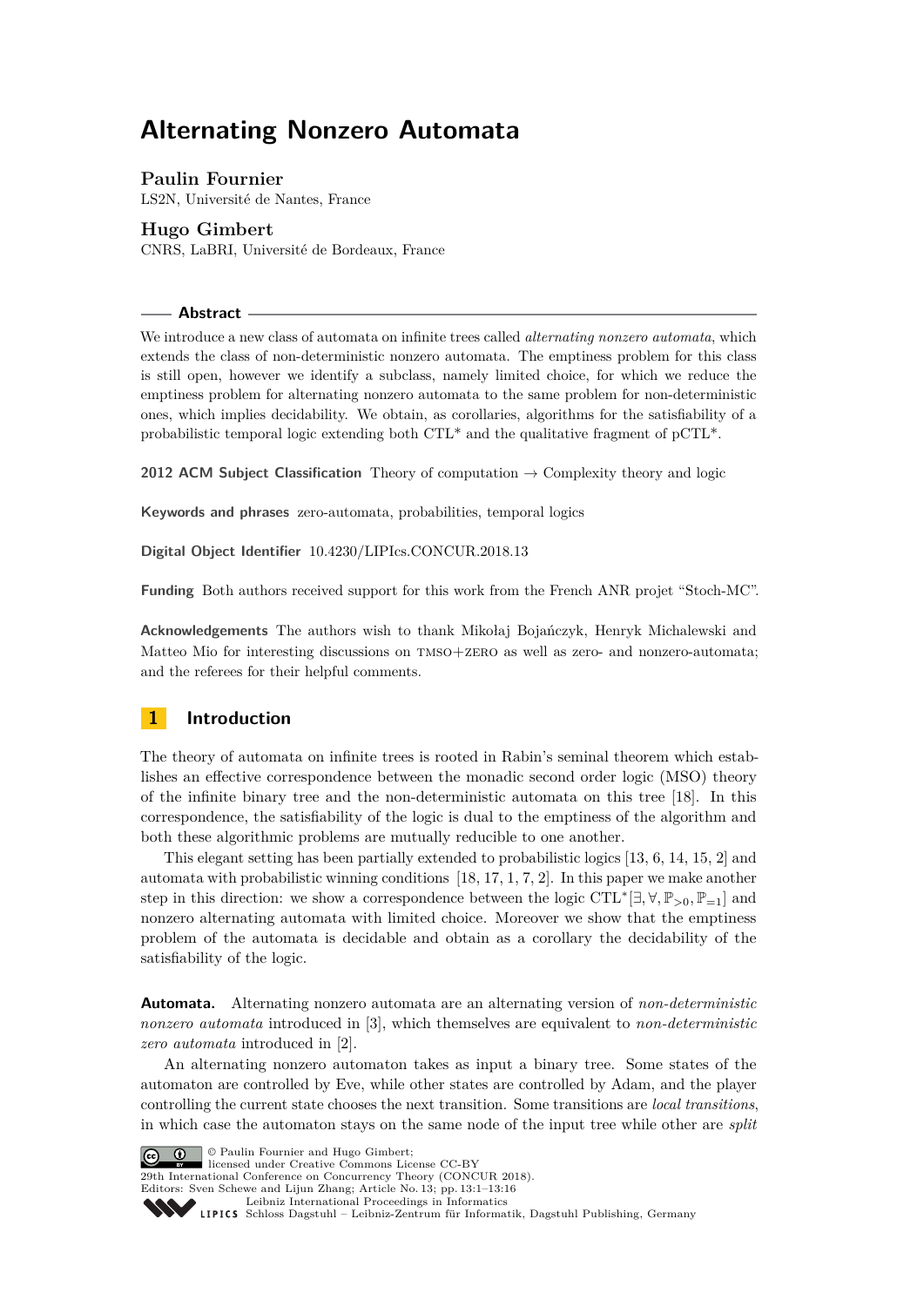## **13:2 Alternating Nonzero Automata**

*transitions* in which case the automaton proceeds to the left son or to the right son of the current node with equal probability  $\frac{1}{2}$ .

This interaction between Eve and Adam is seen as a game where Eve and Adam play according to some strategies. Once the strategies are fixed, one obtains a Markov chain whose trajectories are all possible plays consistent with the strategies. The winner is determined with respect to winning conditions introduced in [\[2,](#page-14-0) [3\]](#page-14-2), using a total order on the set of states (used to compute the limsup of a play which is the largest state seen infinitely often during the play) and three subsets of states, respectively called the *sure*, *almost-sure* and *positive states*. Eve wins if and only if the three acceptance conditions hold:

**sure winning:** every play has limsup in sure states; and

**almost-sure winning:** almost-every play has limsup in almost-sure states; and

positive winning: whenever the play enters a positive state there is positive probability that the play never exits positive states.

The input tree is accepted by the alternating automaton iff Eve has a winning strategy.

Alternating nonzero automata generalize both classical alternating automata with parity conditions [\[8,](#page-15-8) [16\]](#page-15-9) (when all states are almost-sure and positive) as well as non-deterministic nonzero automata [\[3\]](#page-14-2) (in case Eve controls all states).

We do not know whether the emptiness problem for these automata is decidable or not, however we show that the answer is positive for the subclass of alternating nonzero automata with *limited choice for Adam*. In these automata, some choices of Adam are canonical, at most one in every state, and Adam may perform at most a bounded number of non-canonical choices during a single play.

First, we show that the emptiness problem for alternating nonzero automata with limited choice for Adam is in NEXPTIME∩ co-NEXPTIME (Theorem [22\)](#page-12-0). The proof is an EXPTIME reduction to the emptiness problem for non-deterministic automata. This proof relies on the positional determinacy of the acceptance games for Eve (Lemma [10\)](#page-8-0) and a characterization of positional winning strategies for Eve (Lemmas [12,](#page-8-1) [13](#page-9-0) and [17\)](#page-10-0).

Second, we show that in the particular case where the sure winning condition is a Büchi condition, emptiness of non-deterministic nonzero automata is in PTIME (Theorem [3\)](#page-5-0). It follows that, in case of a trivial sure winning condition, emptiness of alternating nonzero automata with limited choice for Adam is in EXPTIME (Theorem [22\)](#page-12-0).

Logic. The temporal logic CTL<sup>\*</sup> introduced by Emerson and Halpern [\[9\]](#page-15-10) and its fragments CTL and LTL are prominent tools to specify properties of discrete event systems.

A variant of CTL<sup>∗</sup> is the logic pCTL<sup>∗</sup> [\[11\]](#page-15-11) in which the universal and existential path quantifiers are *replaced* by probabilistic path quantifiers which set upper or lower bounds on the probability of a path property in a Markov chain. For example the formula  $\mathbb{P}_{\geq \frac{1}{2}}(FGa)$ specify that with probability at least  $\frac{1}{2}$  eventually all the visited states are labelled with *a*. To our knowledge, the satisfiability problem for this logic is an open problem.

However, for the qualitative fragment of pCTL<sup>∗</sup> , where only two probabilistic quantifiers P<sub>>0</sub> and P<sub>=1</sub> are available, the satisfiability is decidable [\[6\]](#page-15-2). In a variant of pCTL<sup>\*</sup> called pECTL the path subformula are replaced by deterministic Büchi automaton, and the satisfiability of the qualitative fragment is  $2$ -EXPTIME complete  $[6]$ , the same complexity as for  $\text{CTL}^*$  [\[19\]](#page-15-12).

Remark that neither pCTL<sup>∗</sup> nor pECTL includes the path operators  $\forall$  and  $\exists$ , thus these two logics are incomparable in expressivity with CTL<sup>\*</sup>. For example, on the alphabet  $\{a, b\}$ , the CTL<sup>\*</sup> formula  $\phi_1 = \forall FG \neg b$ , and the pCTL<sup>\*</sup> formula  $\phi_2 = \mathbb{P}_{=1}(FG \neg b)$  specify, that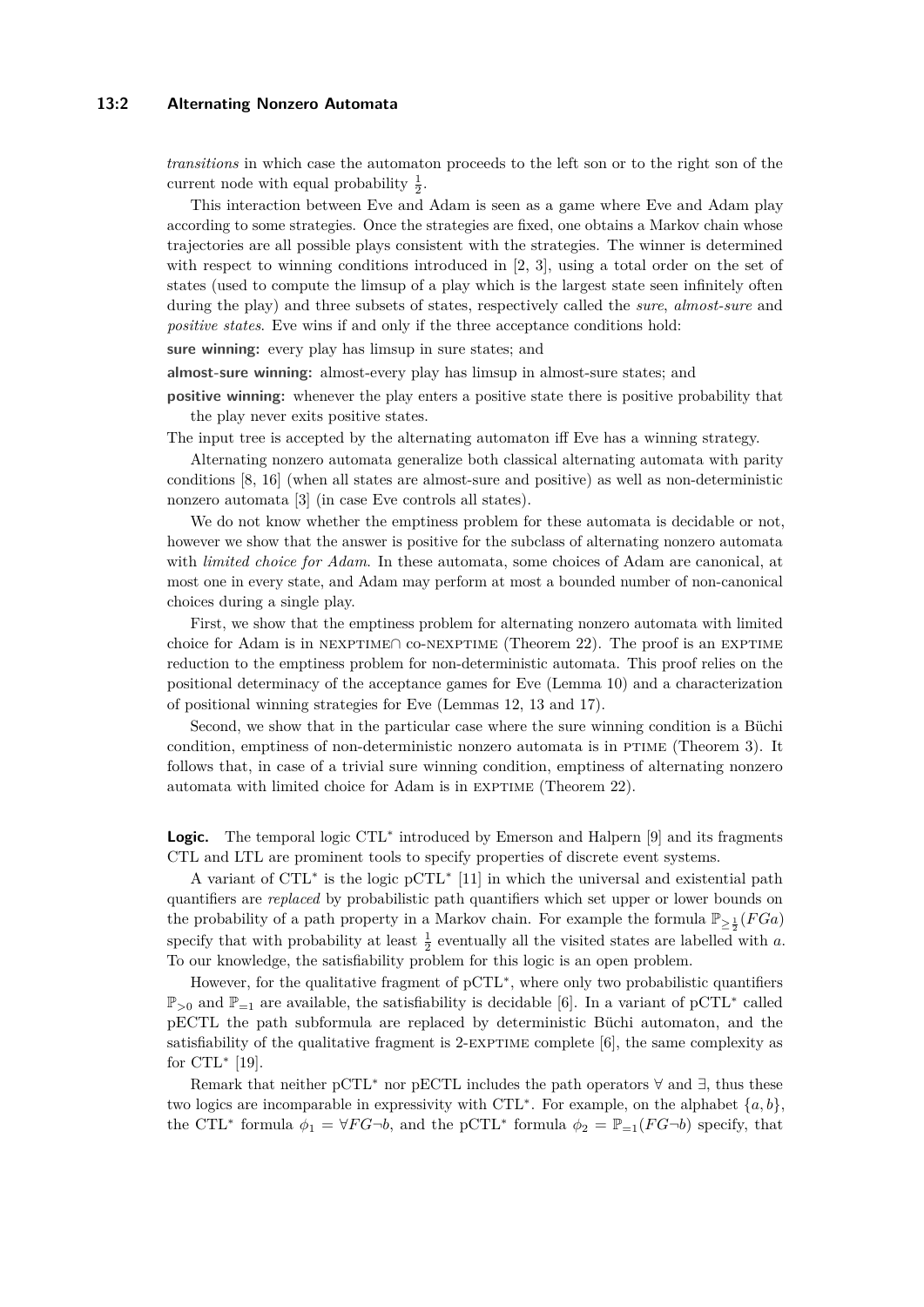*every* branch, respectively *almost-every* branch, of the model has finitely many *b*. Neither  $\phi_1$ can be expressed in  $pCTL^*$  nor  $\phi_2$  can be expressed in CTL<sup>\*</sup>.

In this paper, we consider the logic  $\text{CTL}^*[\exists, \forall, \mathbb{P}_{>0}, \mathbb{P}_{=1}]$  which is an extension of both CTL<sup>∗</sup> and qualitative pCTL∗and establish several properties of this logic.

The satisfiability by an arbitrary Σ-labelled Markov chain reduces to the satisfiability by  $(\Sigma \cup \{ \circ \})$ -labelled a binary tree with  $\circ$  a fresh letter (Theorem [24\)](#page-14-3).

The satisfiability of CTL<sup>\*</sup>[∃,∀, P<sub>>0</sub>, P<sub>=1</sub>] reduces to the emptiness of alternating nonzero automata with finite choice for Adam thus it is decidable in 3-nexptime∩co-3-nexptime. In the variant  $ECTL[\exists, \forall, \mathbb{P}_{>0}, \mathbb{P}_{=1}]$ , where path formula are deterministic Büchi automata, this reduction gives a 2-nexptime∩ co-2-nexptime complexity and for the fragment CTL[ $\exists$ ,  $\forall$ ,  $\mathbb{P}_{>0}$ ,  $\mathbb{P}_{=1}$ ] the complexity is NEXPTIME∩ co-NEXPTIME (Theorem [23\)](#page-13-0).

For the fragments  $\text{CTL}^*[\mathbb{P}_{>0}, \mathbb{P}_{=1}]$ ,  $\text{ECTL}[\mathbb{P}_{>0}, \mathbb{P}_{=1}]$  and  $\text{CTL}[\mathbb{P}_{>0}, \mathbb{P}_{=1}]$  (i.e. qualitative pCTL<sup>∗</sup>, pECTL and pCTL respectively), the  $F<sub>∀</sub>$  acceptance condition of the automaton is a Büchi condition, and we retrieve the optimal complexity bounds of [\[6,](#page-15-2) [5\]](#page-14-4), i.e. 3-EXPTIME, 2-exptime and exptime, respectively.

A motivation for the study of alternating nonzero automata is the recent research on the logic tmso+zero. The logic tmso+zero is an extension of Monadic second-order logic on infinite binary trees with a new probabilistic operator  $[14, 15, 2]$  $[14, 15, 2]$  $[14, 15, 2]$  $[14, 15, 2]$  $[14, 15, 2]$ . The satisfiability of this logic is reducible to the emptiness problem for nonzero non-deterministic automata [\[2\]](#page-14-0) which is decidable [\[3\]](#page-14-2). Since  $\text{CTL}^*[\exists, \forall, \mathbb{P}_{>0}, \mathbb{P}_{=1}]$  is a fragment of  $\text{TMSO}+ \text{ZERO},$  this result implies that the satisfiability of  $\text{CTL}^*[\exists, \forall, \mathbb{P}_{>0}, \mathbb{P}_{=1}]$  is decidable with non-elementary complexity. The reduction to the emptiness of alternating nonzero automata given in the present paper provides a better complexity bound.

# **2 Alternating nonzero automata**

An alternating nonzero automaton on a finite alphabet  $\Sigma$  is a finite-state machine processing binary trees, equipped with a game semantics: every tree is either accepted or rejected by the machine depending on who wins the acceptance game on the tree.

**Trees.** A Σ-labelled binary tree (or Σ-tree for short) is a function  $t : \{0,1\}^* \to \Sigma$ . An element  $n \in \{0,1\}^*$  is called a *node* of the tree and has exactly two sons *n*0 and *n*1. We use the usual notions of ancestors and descendants. A node  $n'$  is *(strictly) below*  $n$  if  $n$  is a (strict) prefix of *n'*. A *path* in the tree is a finite or infinite sequence of nodes  $n_0, n_1, \ldots$  such that for every k the node  $n_{k+1}$  is a son of the node  $n_k$ .

A branch *b* is an element of  $\{0,1\}^{\omega}$ . If a node *n* is a prefix of *b* we say that *n* belongs to *b* or that *b visits n*. The set of branches is equipped with the uniform probability measure, denoted  $\mu$ , corresponding to an infinite random walk taking at each step either direction 0 or 1 with equal probability  $\frac{1}{2}$ .

A set of nodes  $T \subseteq \{0,1\}^*$  is a *subtree* if it contains a node *r*, called the root of *T*, such that every node  $n \in T$  is a descendant of *r*, *T* contains all nodes on the path from *r* to *n*. A subtree is full if *T* contains all descendants of *r*.

**Automata.** An alternating nonzero automaton on alphabet  $\Sigma$  is presented as a tuple  $\mathcal{A} = (Q, q_0, Q_E, Q_A, \rightarrow, F_{\forall}, F_1, F_{>0})$  where:

 $Q$  is a finite set of states, equipped with a total order ≤, containing the initial state  $q_0$ .

 $(Q_E, Q_A)$  is a partition of *Q* into Eve and Adam states.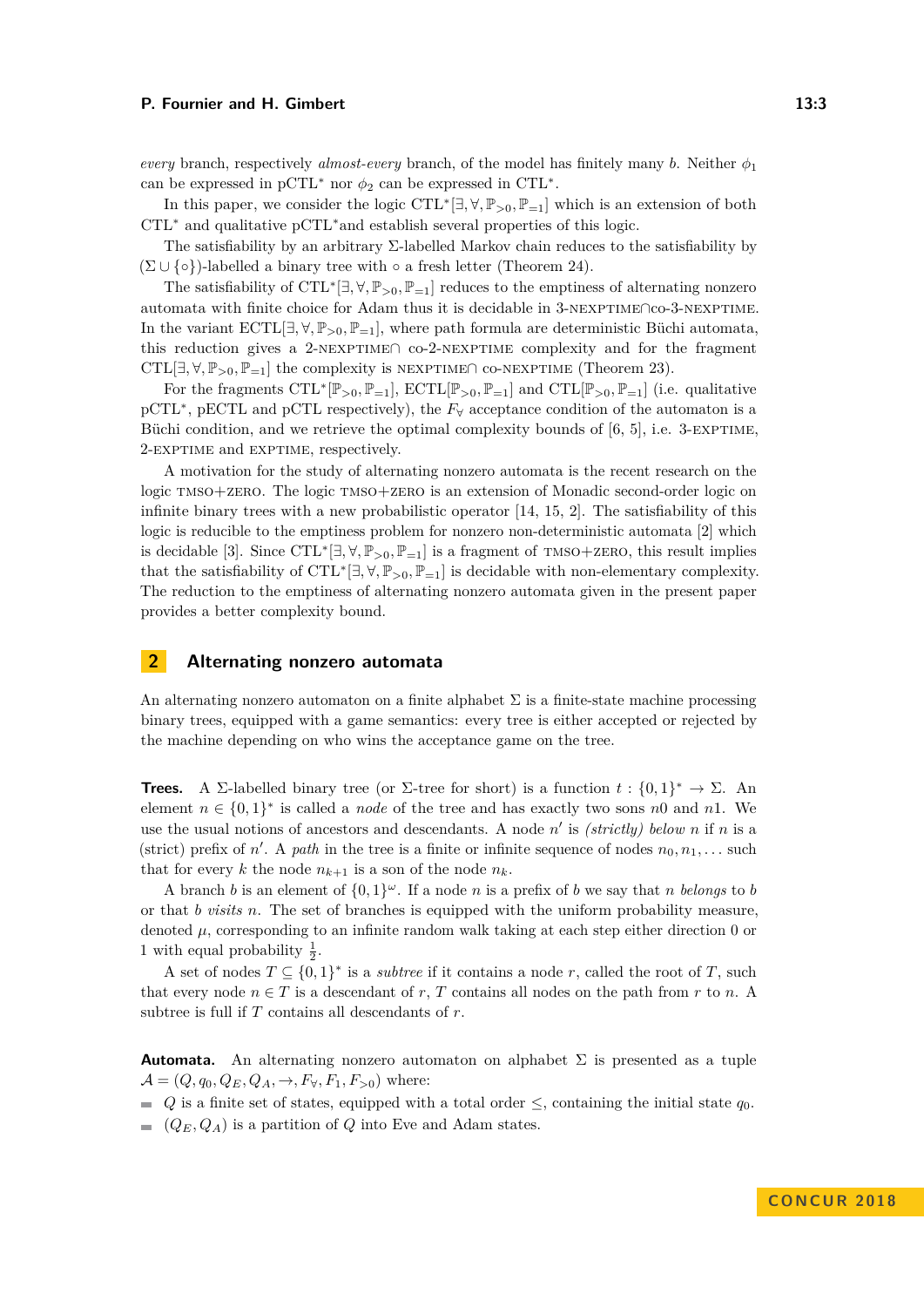### **13:4 Alternating Nonzero Automata**

- $\Rightarrow$  is the set of transitions, there are two types of transitions: *local transitions* which are tuples  $(q, a, q')$  with  $q, q' \in Q$  and  $a \in \Sigma$ , denoted  $q \rightarrow_a q'$ ; and *split transitions* which are tuples  $(q, a, q_0, q_1) \in Q \times \Sigma \times Q^2$ , denoted  $q \to_a (q_0, q_1)$ .
- $\blacksquare$  *F*<sub> $\forall$ </sub>, *F*<sub>1</sub> and *F*<sub>>0</sub> are subsets of *Q* defining the acceptance condition.

The input of such an automaton is an infinite binary tree  $t: \{0,1\}^* \to \Sigma$ . The source (resp. the target) of a local transition  $q \rightarrow_a q'$  is q (resp q'). The source (resp. the targets) of a split transition  $q \rightarrow a$  ( $q_0, q_1$ ) is  $q$  (resp  $q_0$  and  $q_1$ ). A state is said to be controlled by Eve or Adam whether it belongs to *Q<sup>E</sup>* or *QA*. The controller of a transition is the controller of its source state. We always assume that

- **(HC)** the automaton is **complete**: for every state *q* and letter *a* there is at least one transition with source *q* on *a*.
- The (HC) condition makes it easier to define the game semantics of the automaton.

**Game semantics.** The acceptance of an input binary tree by the automaton is defined by mean of a stochastic game between Eve and Adam called the *acceptance game*.

The game of acceptance of a binary tree  $t: \{0,1\}^* \to \Sigma$  by A is a two-player stochastic game with perfect information played by two strategic players Eve and Adam. The vertices of the game are all pairs  $(n, q)$  where  $n \in \{0, 1\}^*$  is a node of the infinite binary tree and q is a state of the automaton. The game starts in the initial vertex  $(\epsilon, q_0)$ .

Each vertex  $(n, q)$  is controlled by either Eve or Adam depending on whether  $q \in Q_E$  or  $q \in Q_A$ . The controller of the current state chooses any transition with source *q* and letter  $t(n)$ . Intuitively, depending on whether the transition is a local or a split transition, the automaton stays on the current node *n* or move with equal probability  $\frac{1}{2}$  to either node *n*0 or *n*1. If the transition is a local transition  $q \rightarrow_{t(n)} q'$ , the new vertex of the game is  $(n, q')$ . If the transition is a split transition  $q \rightarrow_{t(n)} (r_0, r_1)$  then the new vertex is chosen randomly with equal probability  $\frac{1}{2}$  between vertices  $(n0, r_0)$  or  $(n1, r_1)$ .

A play is a finite or infinite sequence of vertices  $\pi = (n_0, q_0)(n_1, q_1) \dots$  We denote  $first(\pi) = (n_0, q_0)$  and  $last(\pi) = (n_k, q_n)$  (for finite plays).

A strategy for Eve associates with every finite play whose last vertex is controlled by Eve a transition with source  $q_n$  and letter  $t(n_k)$  (such a transition always exists since the automaton is complete). Strategies for Adam are defined in a symmetric way. Strategies of Eve are usually denoted  $\sigma$  while strategies for Adam are denoted  $\tau$ .

**Measuring probabilities.** Once both players Eve and Adam have chosen some strategies *σ* and  $\tau$ , this defines naturally a non-homogenous Markov chain whose states are the vertices of the game. According to Tulcea theorem, if we equip the set of plays with the  $\sigma$ -field generated by cylinders, then there is a unique probability measure  $\mathbb{P}^{\sigma,\tau}$  such that after a play  $\pi = (n_0, q_0) \dots (n_k, q_k)$ , if  $\delta(\pi)$  denotes the transition chosen by Eve or Adam after  $\pi$ (depending on whether  $q_k \in Q_E$  or  $q_k \in Q_A$ ), the probability to go to vertex  $(n_{k+1}, q_{k+1})$  is:

$$
\begin{cases}\n1 & \text{if } \delta(\pi) \text{ is the local transition } q_k \to_{t(n_k)} q_{k+1} , \\
\frac{1}{2} & \text{if } \delta(\pi) \text{ is the split transition } q_k \to_{t(n_k)} (r_0, r_1) \text{ and } \begin{cases}\nn_{k+1} = n_k 0 \text{ and } q_{k+1} = r_0 \text{ ; } or \\
n_{k+1} = n_k 1 \text{ and } q_{k+1} = r_1 .\n\end{cases}
$$
\n
$$
0 & \text{otherwise.}
$$

This way we obtain a probability measure  $\mathbb{P}^{\sigma,\tau}$  on the set of infinite plays.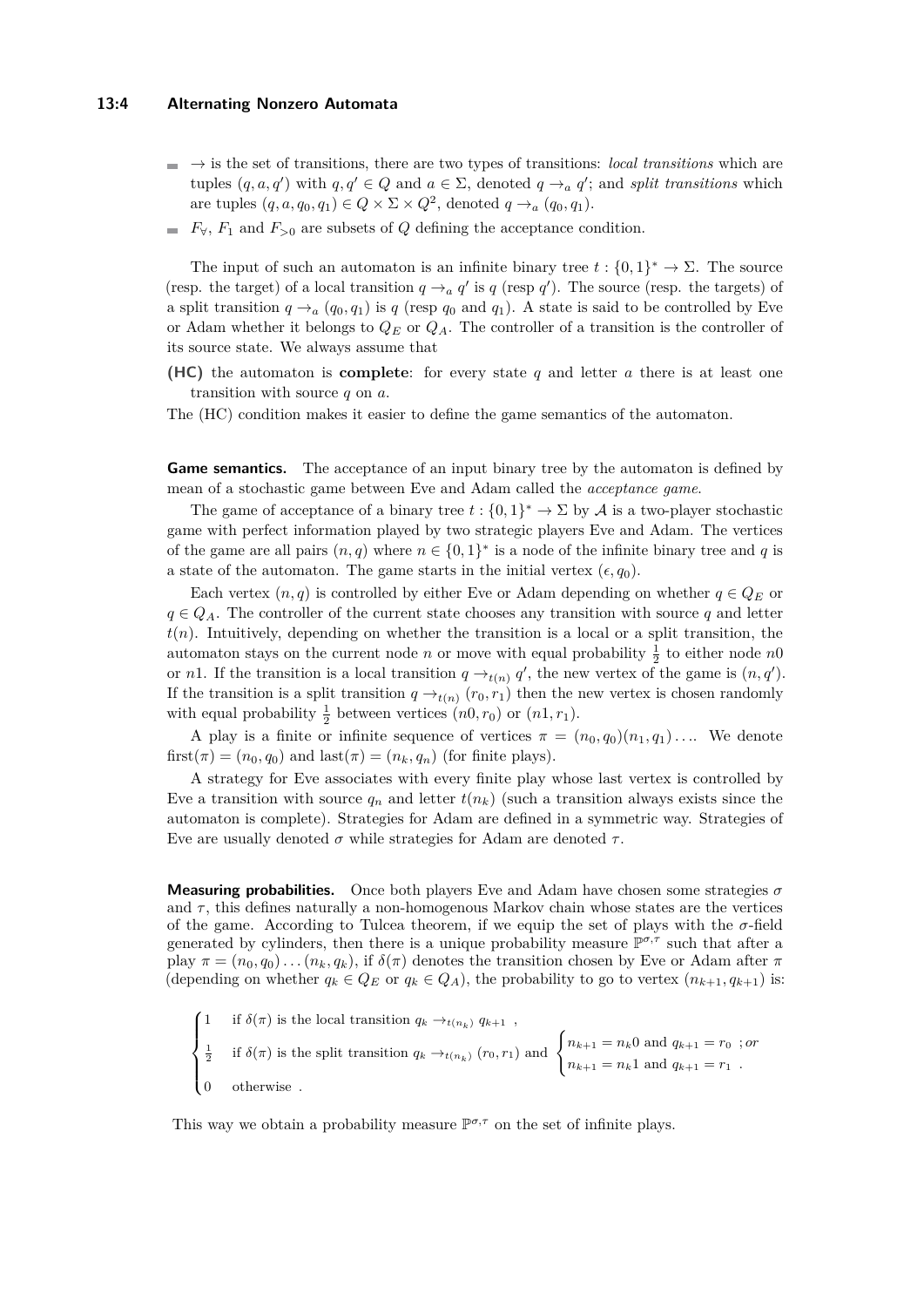**Consistency and reachability.** If a finite play  $\pi$  is the prefix of another finite or infinite play  $π'$  we say that  $π'$  is a *continuation* of  $π$ . A finite  $π$  play is *consistent* with a strategy  $σ$  or, more simply, is a  $\sigma$ -*play* if there exists a strategy  $\tau$  such that  $\pi$  may occur in the non-homogenous Markov chain induced by  $\sigma$  and  $\tau$ . In this case, the number N of split transitions which occurred in  $\pi$  is exactly the depth of the node of last( $\pi$ ) and  $\mathbb{P}^{\sigma,\tau}(\{\text{continuous of }\pi\})$  $2^{-N}$ . A vertex *w* is *σ*-reachable if there exists a finite *σ*-play from the initial vertex to *w*. An infinite play is consistent with  $\sigma$  if all its prefixes are.

**Bounded vs. unbounded plays.** There are two kinds of infinite plays: *bounded plays* are plays whose sequence of nodes is ultimately constant, or equivalently which ultimately use only local transitions while *unbounded plays* use infinitely many split transitions.

Bounded plays consistent with  $\sigma$  and  $\tau$  are the atoms of  $\mathbb{P}^{\sigma,\tau}$ : a play  $\pi$  is bounded and consistent with  $\sigma$  and  $\tau$  iff  $\mathbb{P}^{\sigma,\tau}(\{\pi\}) > 0$ .

In this paper we will focus on subclasses of automata whose structural restrictions forbids the existence of bounded plays (see the **(NLL)** hypothesis below).

So in practice, every play  $\pi = (n_0, q_0)(n_1, q_1) \dots$  we consider will visit a sequence of nodes  $n_0, n_1, n_2, \ldots$  which enumerates all finite prefixes of an infinite branch  $b \in \{0, 1\}^\omega$  of the binary tree, in a weakly increasing order: for every index *i* either  $n_{i+1} = n_i$  (the player controlling  $(n_i, q_i)$  played a local transition) or  $n_{i+1} = n_i d$  for some  $d \in \{0, 1\}$  (the player controlling  $(n_i, q_i)$  played a split transition and the play followed direction *d*).

**Winning strategies and language.** Whether Eve wins the game is defined as follows. The *limsup* of an infinite play  $(n_0, q_0)(n_1, q_1) \ldots$  is limsup<sub>i</sub>  $q_i$  i.e. the largest automaton state visited infinitely often. An infinite play  $\pi'$  is a *positive continuation* of  $\pi$  if all states of  $\pi'$ visited after  $\pi$  belongs to  $F_{>0}$ .

Eve wins with  $\sigma$  against  $\tau$  if the three following conditions are satisfied.

**Sure winning.** Every play consistent with  $\sigma$  and  $\tau$  has limsup in  $F_{\forall}$ .

**Almost-sure winning.** Almost-every play consistent with  $\sigma$  and  $\tau$  has limsup in  $F_1$ .

**Positive winning.** For every finite play  $\pi$  consistent with  $\sigma$  and  $\tau$  whose last state belongs to  $F_{>0}$ , the set of positive continuations of  $\pi$  has nonzero probability.

A Büchi condition is a set of states  $R \subseteq Q$  which is upper-closed with respect to  $\leq$ . Then a play has limsup in *R* iff it visits *R* infinitely often.

We say that *Eve wins* the acceptance game if she has a *winning strategy* i.e. a strategy which wins the acceptance game against any strategy of Adam.

▶ **Definition 1** (Acception and language). A binary tree is *accepted* by the automaton if Eve has a winning strategy in the acceptance game. The language of the automaton is the set of its accepted trees.

We are interested in the following decision problem:

**Emptiness problem:** Given an automaton, decide whether its language is empty or not. Alternation and the use of game semantics makes the following closure properties trivial.

<span id="page-4-0"></span>I **Lemma 2** (Closure properties)**.** *The class of languages recognized by alternating nonzero automata is closed under union and intersection.*

**Normalization.** We assume all automata to be normalized in the sense where they satisfy: **(N1)** every split transition whose source is in  $F_{>0}$  has at least one successor in  $F_{>0}$ ; and **(N2)** every local transition whose source is in  $F_{>0}$  has its target in  $F_{>0}$  as well.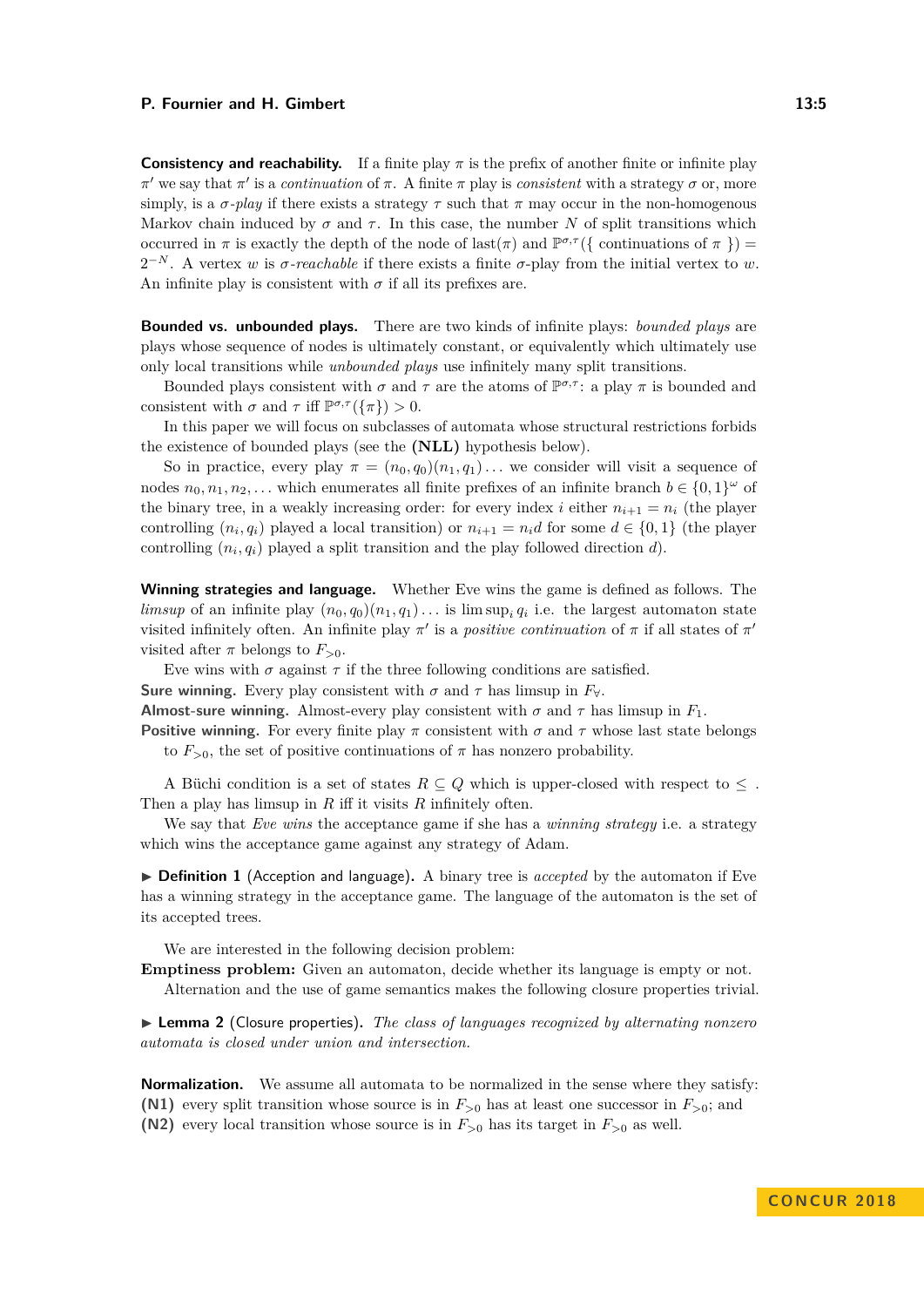## **13:6 Alternating Nonzero Automata**

We can normalize an arbitrary automaton by removing all transitions violating **(N1)** and **(N2)**. This will not change the language because such transitions are never used by positively winning strategies of Eve. This normalization could lead to a violation of the completeness hypothesis, **(HC)**. In this case we can also delete the corresponding states without modifying the language of the automaton.

If one would drop **(HC)** then the game graph may have dead-ends and the rules of the game would have to be extended to handle this case, typically the player controlling the state in the dead-end loses the game. This extension does not bring any extra expressiveness to our model of automaton, we can always make an automaton complete by adding local transitions leading to losing absorbing states.

Moreover, we assume:

**(N3)**  $F_1$  ⊂  $F_7$ . This is w.l.o.g. since replacing  $F_1$  with  $F_1 \cap F_\forall$  does not modify the language of the automaton.

**Non-deterministic nonzero automata** Non-deterministic *zero* automata were introduced in [\[2\]](#page-14-0), followed by a variant of equivalent expressiveness, non-deterministic *nonzero* au-tomata [\[4,](#page-14-5) Lemma 5]. In those automata, Adam is a dummy player, i.e.  $Q_A = \emptyset$  and moreover all transitions are split-transitions.

<span id="page-5-0"></span>I **Theorem 3.** *The emptiness problem for non-deterministic nonzero automata is in* np∩conp*. If*  $F_\forall$  *is a Büchi condition then emptiness can be decided in* PTIME.

The first statement is established in [\[3,](#page-14-2) Theorem 3]. The second statement is proved in the appendix. The proof idea is as follows. Assume the alphabet to be a singleton, which is w.l.o.g. for non-deterministic automata. The existence of a winning strategy for Eve can be witnessed by a subset  $W \subseteq Q$  which contains the initial state and two positional winning strategies  $\sigma_1, \sigma_2 : W \to W \times W$ . Strategy  $\sigma_1$  should be almost-surely and positively winning while strategy  $\sigma_2$  should be surely winning. These two strategies can be combined into a (non-positional) strategy for Eve which satisfies the three objectives, thus witnesses non-emptiness of the automaton.

# <span id="page-5-1"></span>**3 An example: the language of PUCE trees**

A {*a, b*}-tree is *positively ultimately constant everywhere* (*PUCE*) if for every node *n*,

- **i)** the set of branches visiting *n* and with finitely many *a*-nodes has *>* 0 probability; and
- **ii)** the set of branches visiting *n* and with finitely many *b*-nodes has *>* 0 probability.

**No regular tree is PUCE.** There are two cases. If the regular tree has a node *n* which is the root of a full subtree labelled with a single letter (either *a* or *b*) then clearly the tree is not PUCE. Otherwise, by a standard pumping argument, every node labelled *a* (resp. *b*) has a descendant labelled *b* (resp. *a*) at some depth  $\leq |S|$ , where *S* is the set of states of the regular tree. But in this second case from every node *n* there is probability at least  $\frac{1}{2^{|S|}}$  to reach a descendant with a different label, thus almost-every branch of the regular tree has infinitely many *a* and *b*, and the tree is not PUCE either.

**There exists a PUCE tree.** However it is possible to build a non-regular tree t whose every node satisfies both *i*) and *ii*). For that, we combine together two partial non-regular trees. Let  $H \subseteq \{0,1\}^*$  be a subset of nodes such that a) the set of branches which visit no node in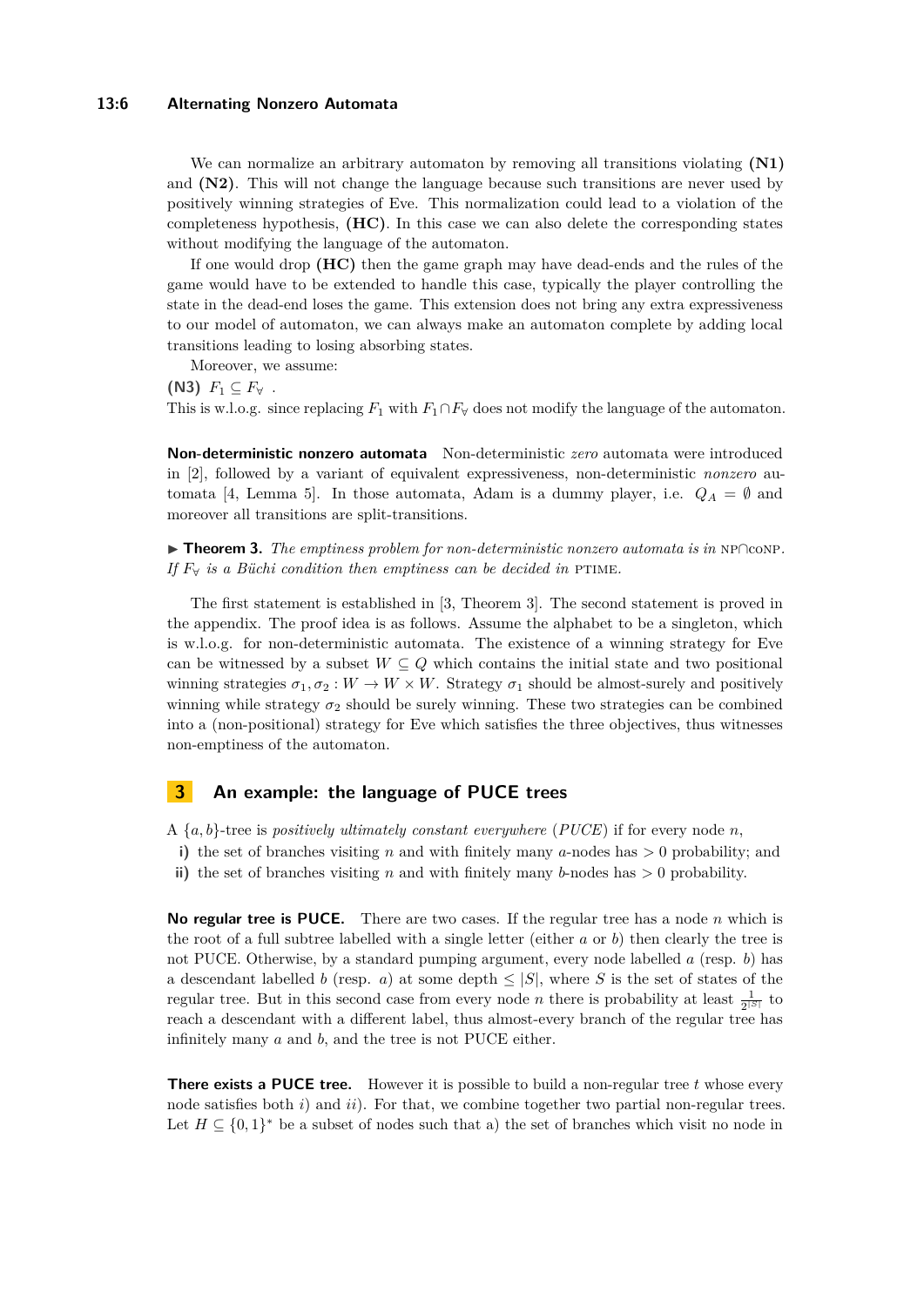*H* has probability  $\frac{1}{2}$ , b) every node in  $\{0,1\}^*$  is either a descendant or an ancestor of a node in  $H$ , but not both  $(H$  is a cut).

To obtain *t*, we combine two partial trees  $t_a$  and  $t_b$  whose domain is  $\{0,1\}^* \setminus (H\{0,1\}^+)$ and  $t_a$  is fully labeled with *a* while  $t_b$  is fully labelled with *b*. Since *H* is a cut, the nodes in *H* are exactly the leaves of  $t_a$  and  $t_b$ . To obtain  $t$ , we plug a copy of  $t_b$  on every leaf of  $t_a$ and a copy of  $t_a$  on every leaf of  $t_b$ . Then from every node, according to b) there is non-zero probability to enter either  $t_a$  or  $t_b$  and according to a) there is non-zero probability to stay in there forever.

**An automaton recognizing PUCE trees.** We can design one automaton for each of the two conditions and combine them together with an extra state controlled by Adam (cf proof of Lemma [2\)](#page-4-0). We provide an alternating nonzero automaton checking condition ii), the automaton for condition i) is symmetric. The state space is:  $Q = \{s < w < g < \sharp\}.$ 

Intuitively, Adam uses states *s* to search for a node *n* from which condition ii) does not hold. Once on node *n*, Adam switches to state *w* and challenges Eve to find a path to an *a*-node *n*<sup>'</sup> which is the root of an *a*-labelled subtree  $T_n$  of  $> 0$  probability. For that Eve navigates the tree in state  $w$  to node  $n'$ , switches to state  $g$  on node  $n'$ , stays in  $g$  as long as the play stays in  $T_n$  and switches definitively to  $\sharp$  whenever leaving  $T_n$ .

Formally, the only state controlled by Adam is *s*, i.e.  $Q_A = \{s\}$ , from which Adam can choose, independently of the current letter, between two split transitions  $s \to (s, \sharp)$  and  $s \to (\sharp, s)$  and a local transition  $s \to w$ . The state  $\sharp$  is absorbing. From state *w*, Eve can guess the path to *n'* using the split transitions:  $w \to (\sharp, w)$   $w \to (w, \sharp)$ .

Once *n'* is reached Eve can switch to state *g* with a local transition  $w \rightarrow g$  and, whenever the current node is an *a*-node, she can choose among three split transitions:  $g \rightarrow_a (g, g)$   $g \rightarrow_a$  $(g, \sharp)$   $g \to_a (\sharp, g)$  to identify  $T_n$ .

The acceptance conditions are:  $F_\forall = F_1 = Q \setminus \{w\}$  and  $F_{>0} = \{g\}$ , so that from *w* Eve is forced to eventually switch to *g* (otherwise lim sup =  $w \notin F_Y$ ) and the *a*-subtree labelled by *g* must have positive probability for Eve to win. Adam may never exit the pathfinding state *s*, in which case Eve wins.

# **4 Deciding emptiness of automata with limited choice for Adam**

In this section, we introduce the class of automata with *limited choice for Adam*, and show that emptiness of these automata is decidable.

For that we rely on a characterization of positional strategies of Eve which satisfy the surely and almost-surely winning conditions (Lemma [12,](#page-8-1) Lemma [13\)](#page-9-0) and the positively winning condition (Lemma [17\)](#page-10-0). Then we represent the positional strategies of Eve as labelled trees, called *strategic trees* (Definition [18\)](#page-10-1). Finally, we show that the language of strategic trees whose corresponding positional strategy is winning can be recognized by a non-deterministic nonzero automaton (Theorem [19\)](#page-10-2).

# **4.1 Automata with limited choice for Adam**

In the rest of the paper, we focus on the class of automata with limited choice for Adam. Our motivation is that these automata capture the logic we are interested in and their acceptance games have good properties. In particular the existence of positional winning strategies for Eve is one of the key properties used to decide emptiness.

To define the class of automata with limited choice for Adam, we rely on the transition graph of the automaton.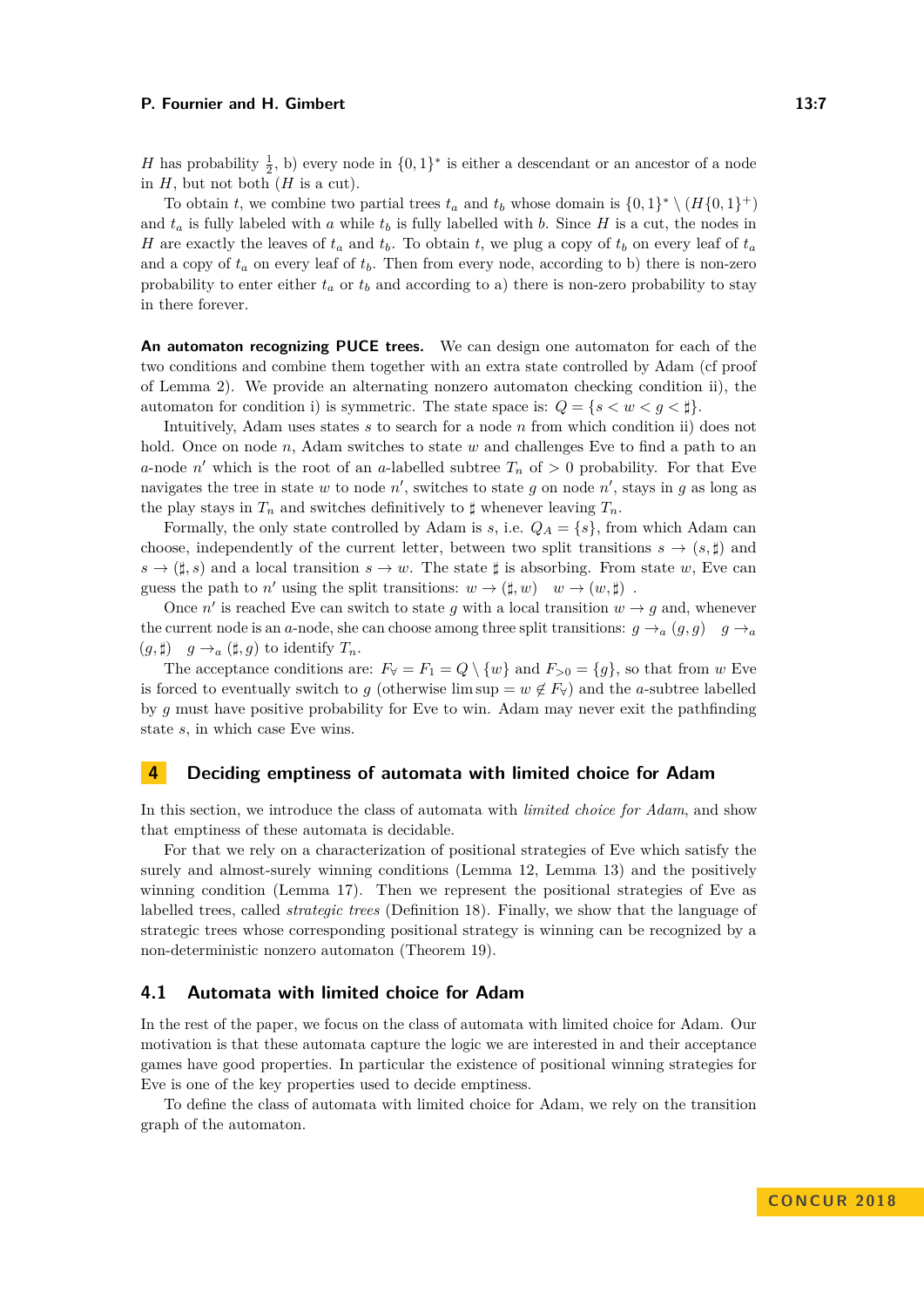#### **13:8 Alternating Nonzero Automata**

▶ Definition 4 (Equivalent and transient states). The transitions of the automaton define a directed graph called the *transition graph* and denoted  $G_{\rightarrow}$ . The vertices of  $G_{\rightarrow}$  are  $Q$ and the edges are labelled with  $\Sigma$ , those are all triplets  $(q, a, r)$  such that  $q \rightarrow_a r$  is a local transition or such that  $q \rightarrow_a (r, q')$  or  $q \rightarrow_a (q', r)$  is a split transition for some state  $q'$ .

Two states  $q, r$  are *equivalent*, denoted  $q \equiv r$ , if they are in the same connected component of  $G_{\rightarrow}$ . A state is *transient* if it does not belong to any connected component of  $G_{\rightarrow}$ , or equivalently if there is no cycle on this state in  $G_{\rightarrow}$ .

 $\triangleright$  **Definition 5.** An automaton has limited choice for Adam if for every state q controlled by Adam, all transitions with source *q* are local transitions; and for every letter *a*, at most one of the (local) transitions  $q \rightarrow_a q'$  satisfies  $q \equiv q'$ . Such a transition is called a *canonical* transition.

In a limited choice for Adam automaton, the only freedom of choice of Adam, apart from playing canonical transitions, is deciding to go to a lower connected component of the transition graph. This non-canonical decision can be done only finitely many times, hence the name *limited choice*.

In the classical (non-probabilistic) theory of alternating automata, similar notions of limited alternation have already been considered, for example *hesitant alternating automata* [\[12\]](#page-15-13).

▶ **Definition 6** (Canonical plays and transient vertices). A *canonical play* is a play in which Adam only plays canonical transitions. A vertex (*n, q*) of an acceptance game is *transient* if it has no immediate successor  $(n', q')$  (by a local or a split transition) such that  $q \equiv q'$ .

In the acceptance game of an automaton with limited choice for Adam, every infinite play visit finitely many transient vertices and has a canonical suffix.

The automaton recognizing PUCE trees described in Section [3](#page-5-1) has not limited choice for Adam, since Adam can play the non-local transitions  $s \to (s, \sharp)$  and  $s \to (\sharp, s)$ . However, it is an easy exercise to turn this automaton into an automaton with limited choice for Adam recognizing the same language: add a new state *e* controlled by Eve from which Eve has a single split transition  $e \rightarrow (s, s)$ . This new state *e* belongs to both  $F_\forall$  and  $F_1$ . From *s* Adam can choose between two local transitions: the canonical transition  $s \to e$  (keep navigating in the tree) or the transient transition  $s \to w$  (start verification).

**The no local loop assumption.** We assume that every automata with limited choice for Adam also satisfies:

**(NLL)** the automaton has **no local loop**: there is no letter *a* and sequence of local transitions  $q_0 \rightarrow_a q_1 \rightarrow_a \cdots \rightarrow_a q_i$  such that  $q_0 = q_i$ .

Under the hypothesis **(NLL)**, for every infinite play  $\pi$  there is a unique branch of the binary tree  $b \in \{0,1\}^\omega$  whose every prefix is visited by  $\pi$ . We say that  $\pi$  *projects* to *b*. It is direct that, under the hypothesis **(NLL)**, the measures on plays and on branches are linked.

 $\blacktriangleright$  **Lemma 7.** *Under the hypothesis (NLL), given a tree t, two strategies*  $\sigma$  *and*  $\tau$  *in the acceptance game and X is a measurable set of plays we have that*  $\mathbb{P}^{\sigma,\tau}(X) = \mu(\tilde{X})$  where  $\mu$ *is the usual uniform measure on the set of branches of t and X*˜ *is the set of infinite branches that X projects to.*

Moreover, assuming **(NLL)** does not reduce expressiveness.

<span id="page-7-0"></span>I **Lemma 8.** *Given an automaton* A *with limited choice for Adam and set of states Q one can effectively construct another automaton*  $A'$  *with limited choice for Adam satisfying (NLL) and recognizing the same language.*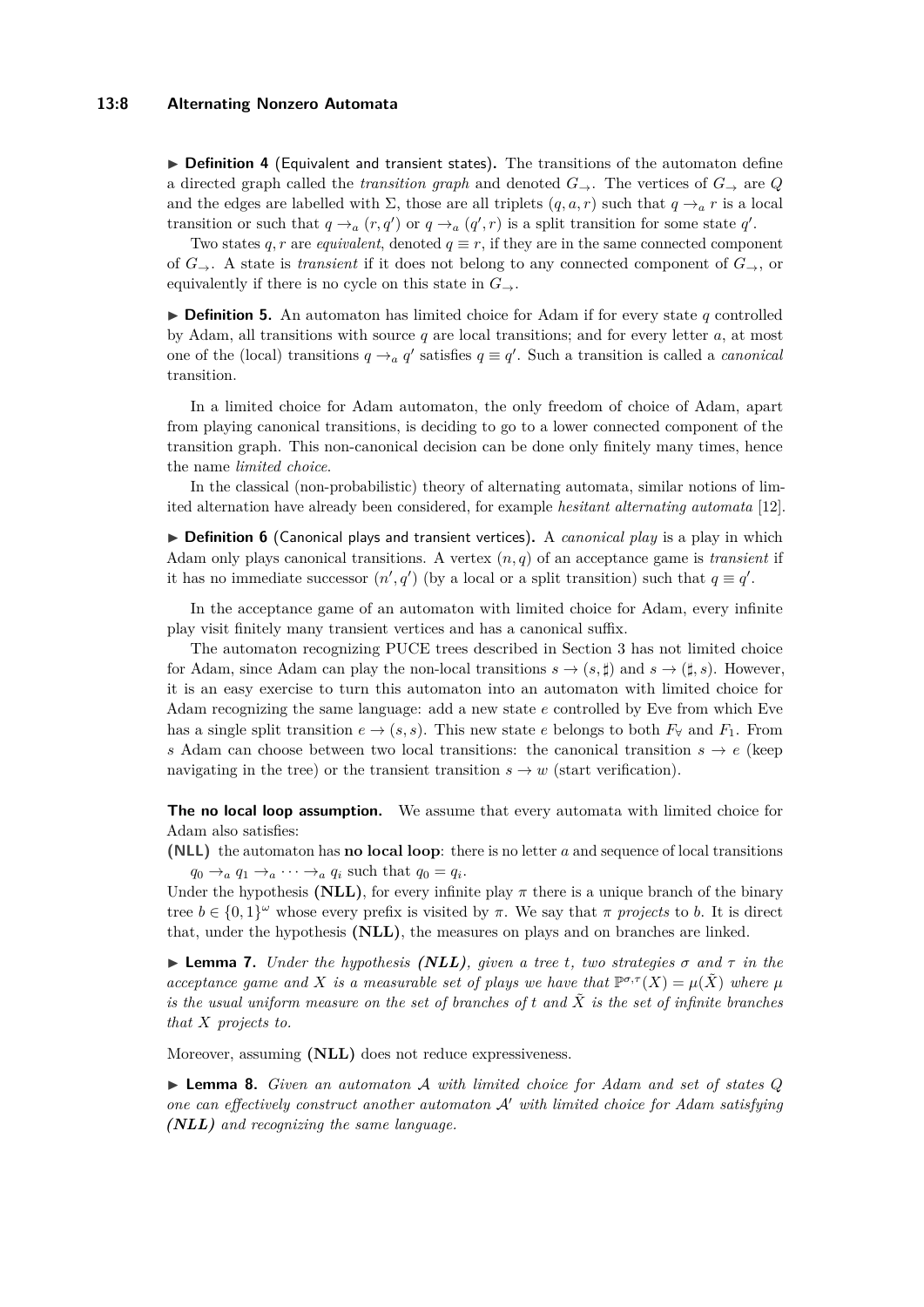The interest of the **(NLL)** assumption is to make the acceptance game acyclic, which in turn guarantees positional determinacy for Eve, as shown in the next section. The transformation performed in the proof of Lemma [8](#page-7-0) creates an exponential blowup of the state space of the automaton, which is bad for complexity. We could do without this blowup by dropping the **(NLL)** assumption, in which case Eve might need one extra bit of memory in order to implement local loops with priority in  $F_\forall \setminus F_1$ .

However, we prefer sticking to the **(NLL)** assumption, which makes the alternating automata and their accepting games simpler and is anyway not restrictive when it comes to translating temporal logics into alternating automata: the natural translation produces automata with no local loop.

# **4.2 Positional determinacy of the acceptance game**

A crucial property of automata with limited choice for Adam is that their acceptance games are positionally determined for Eve.

 $\triangleright$  **Definition 9** (Positional strategies). A strategy  $\sigma$  of Eve in an acceptance game is *positional* if for every finite plays  $\pi, \pi'$  whose last vertices are controlled by *Eve* and coincide, i.e. last $(\pi) =$ last $(\pi') \in \{0, 1\}^* \times Q_E$ , then  $\sigma(\pi) = \sigma(\pi')$ .

<span id="page-8-0"></span>▶ Lemma 10 (Positional determinacy for Eve). *Every acceptance game of an automaton with limited choice for Adam is positionally determined for Eve: if Eve wins then she has a positional winning strategy.*

**Sketch of proof.** Since the **(NLL)** hypothesis is assumed, the underlying acceptance game is acyclic. The construction of a positional winning strategy  $\sigma'$  from a (non-positional) winning strategy  $\sigma$  relies on the selection of a canonical way of reaching a  $\sigma$ -reachable vertex *w* with a *σ*-play  $\pi(w)$  and setting  $\sigma'(w) = \sigma(\pi(w))$ .

# **4.3 On winning positional strategies of Eve**

In the next section we show how to use use automata-based techniques to decide the existence of a (positional) winning strategy for Eve. These techniques rely on characterizing whether a positional strategy of Eve is surely, almost-surely and positively winning.

# **4.3.1 Surely and almost-surely winning conditions**

We characterize (almost-)surely winning strategies.

**► Definition 11** (*q*-branches). Let  $q \in Q$  and  $\sigma$  a strategy. An infinite branch of the binary tree is a *q*-branch in  $\sigma$  if at least one  $\sigma$ -play which projects to this branch has limsup *q*.

<span id="page-8-1"></span> $\triangleright$  **Lemma 12.** *Assume the automaton has limited choice for Adam. Let*  $\sigma$  *be a positional strategy for Eve. Then*  $\sigma$  *is surely winning iff for every*  $q \in (Q \setminus F)$  *there is no q-branch in σ. Moreover σ* is almost-surely winning iff for every  $q \in (Q \setminus F_1)$  the set of *q*-branches in *σ has measure* 0*.*

Whether a branch is a  $q$ -branch can be checked by computing a system of  $\sigma$ -indexes. Intuitively, all  $\sigma$ -reachable vertices receives a finite index, such that along a  $\sigma$ -play the index does not change except when Adam performs a non-canonical move or when two plays merge on the same vertex, in which case the smallest index is kept. After a non-canonical move of Adam, a new play may start in which case it receives a fresh index not used yet in the current neither in the parent node. For this less than 2|*Q*| indices are required. The important properties of  $\sigma$ -indexes are: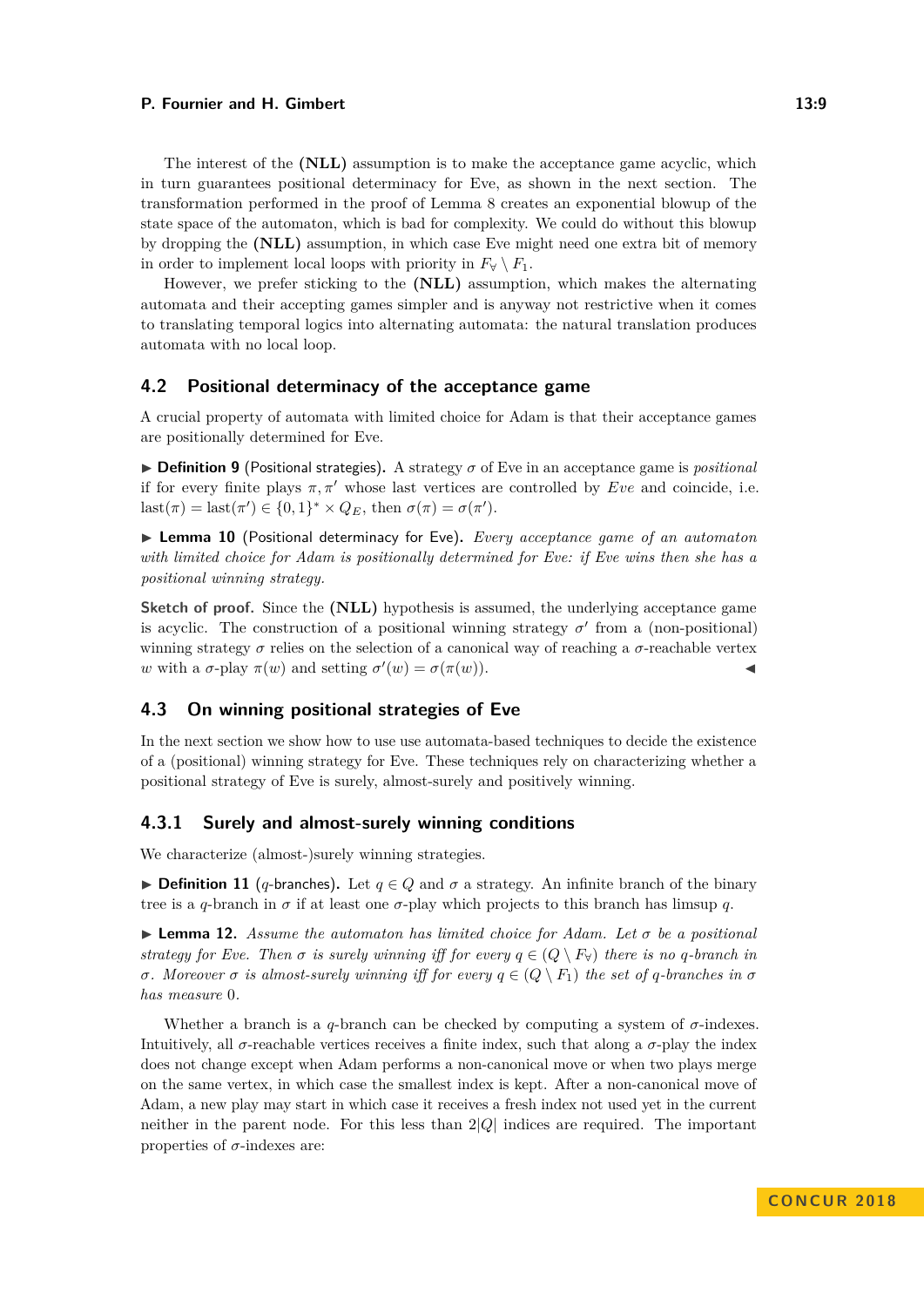<span id="page-9-0"></span>I **Lemma 13** (Characterization of *q*-branches)**.** *Every positional strategy σ of Eve can be associated with a function*  $\sigma : \{0,1\}^* \times Q \to \{0,1,\ldots,2|Q|,\infty\}^Q$  with the following properties.

*First,*  $\sigma$  *can be computed on-the-fly along a branch. For every node n denote*  $\sigma_n$  *the restriction of*  $\sigma$  *on*  $\{n\} \times Q$ *. Then*  $\sigma(\epsilon)$  *only depends on*  $\sigma_{\epsilon}$ *. And for every node n* and  $d \in \{0, 1\}$ ,  $\sigma(nd)$  *only depends on*  $\sigma(n)$  *and*  $\sigma_{nd}$ *.* 

*Second, a vertex*  $(n, q)$  *is reachable from the initial vertex by a*  $σ$ -play *iff*  $σ(n)(q)$  *is finite. Third, let*  $b \in \{0,1\}^\omega$  *be an infinite branch of the binary tree, visiting successively the nodes*  $n_0, n_1, n_2, \ldots$  *Denote*  $R^\infty(b)$  *the set of pairs*  $(k, q) \in \{0, \ldots, 2|Q|\} \times Q$  *such that:*  $k \in \sigma(n_i)(Q)$  *for every*  $i \in \mathbb{N}$  *except finitely many; and*  $k = \sigma(n_i)(q)$  *for infinitely many*  $i \in \mathbb{N}$ .

*Finally, for every state q, the branch b is a q-branch if and only if there exists*  $k \in$  $\{0, 1, \ldots, 2|Q|\}$  *such that*  $q = \max\{r \in Q \mid (k, r) \in R^{\infty}(b)\}.$ 

# **4.3.2 Checking the positively winning condition**

In order to check with a non-deterministic automaton whether a positional strategy is positively winning, we rely on the notion of *positive witnesses*. The point of positive witnesses is to turn the verification of up to |*Q*| positively-winning conditions - depending on the decisions of Adam, there may be up to |*Q*| different *σ*-reachable vertices on a given node into a single one. This single condition can then be checked by a non-deterministic nonzero automaton equipped with a single positively-winning condition.

**Everywhere thick subtrees.** We need the notion of everywhere thick subtrees. We measure sets of infinite branches with the uniform probability measure  $\mu$  on  $\{0,1\}^{\omega}$ .

▶ Definition 14 (Everywhere thick sets of nodes). For every set  $T \subseteq \{0,1\}^*$  of nodes denote  $\vec{T}$  the set of branches in  $\{0,1\}^\omega$  whose every prefix belongs to *T*. Then *T* is *everywhere thick* if starting from every node  $n \in T$  there is nonzero probability to stay in *T*, i.e. if  $\mu\left(\vec{T} \cap n\{0,1\}^{\omega}\right) > 0.$ 

Everywhere thick subtrees are almost everywhere.

**► Lemma 15.** Let  $P \subseteq \{0,1\}^\omega$  be a measurable set of infinite branches. Assume  $\mu(P) > 0$ . *Then there exists an everywhere thick subtree*  $T$ *<i>, with root*  $\epsilon$  *such that*  $\vec{T} \subseteq P$ *.* 

The proof relies on the inner-regularity of  $\mu$ , so that *P* can be assumed to be a closed set, i.e. a subtree from which we can prune leaves whose subtree has probability 0.

**Positive witnesses.** Positive witnesses can be used to check whether a strategy is positively winning:

<span id="page-9-1"></span>**Definition 16** (Positive plays and witnesses). Let *t* be a  $\Sigma$ -labelled binary tree and  $\sigma$  a positional strategy of Eve in the acceptance game of t. Let  $Z$  be the set of  $\sigma$ -reachable vertices whose state is in  $F_{>0}$ .

A play is positive if all vertices it visits belong to  $\{0,1\}^* \times F_{>0}$ . A positive witness for  $\sigma$ is a pair  $(W, E)$  where:  $W \subseteq Z$  are the *active* vertices, and  $E \subseteq \{0,1\}^* \times \{0,1\}$  is the set of *positive edges*, and they have the following properties.

**a)** From every vertex  $z \in Z$  there is a positive and canonical finite  $\sigma$ -play starting in z which reaches a vertex in *W* or a transient vertex.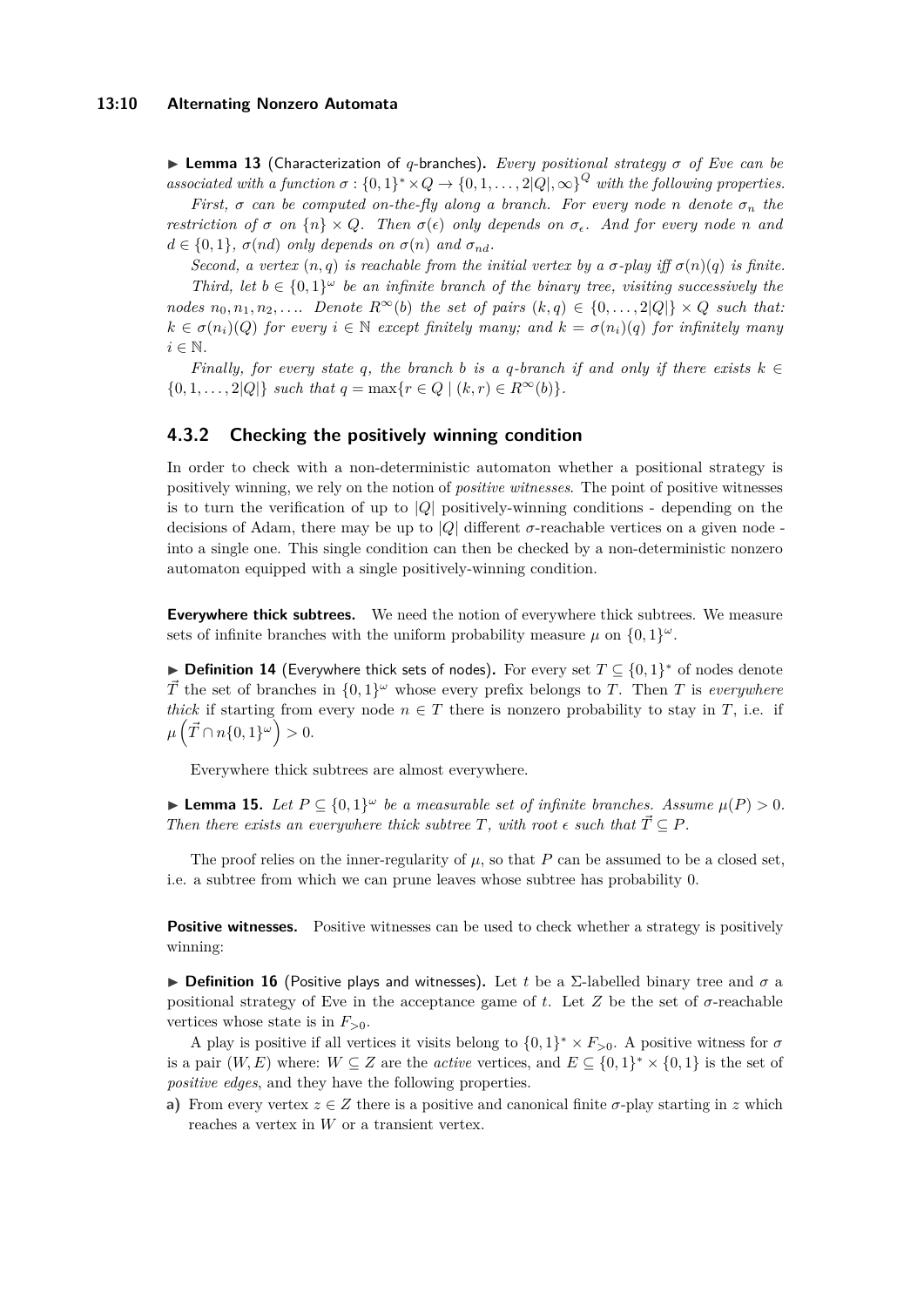- **b)** Let  $z = (n, q) \in W$ . Then  $(n, 0) \in E$  or  $(n, 1) \in E$ , or both. If  $z \to z'$  is a local transition then  $z' \in W$  as well whenever  $(q \in Q_E \text{ and } z \to z' \text{ is consistent with } \sigma)$  or  $(q \in Q_A \text{ and }$  $z \to z'$  is canonical). If *z* is controlled by Eve and  $\sigma(z)$  is a split transition  $q \to (q_0, q_1)$ then  $((n, 0) \in E \implies (n0, q_0) \in W)$  and  $((n, 1) \in E \implies (n1, q_1) \in W)$ .
- **c)** The set of nodes  $\{nd \in \{0,1\}^* \mid (n,d) \in E\}$  is everywhere thick.

<span id="page-10-0"></span>▶ Lemma 17 (Characterization of positively winning strategies). Assume the automaton has *limited choice for Adam. A positional strategy σ for Eve is positively winning iff there exists a positive witness for σ.*

# **4.4 Deciding emptiness**

A Σ-labelled binary tree *t* and a positional strategy  $\sigma$  in the corresponding acceptance game generate a tree  $T_{t,\sigma}: \{0,1\}^* \to (Q \cup Q \times Q)^{Q_E}$ .

For every vertex  $(n, q)$  controlled by Eve, if  $\sigma(n, q)$  is a local transition  $q \rightarrow_{t(n)} q'$  then  $T_{t,\sigma}(n)(q) = q'$  and if  $\sigma(n,q)$  is a split transition  $q \to_{t(n)} (q_0, q_1)$  then  $T_{t,\sigma}(n)(q) = (q_0, q_1)$ .

<span id="page-10-1"></span>▶ **Definition 18** (Strategic tree). A tree  $T : \{0,1\}^* \to (Q \cup Q \times Q)^{Q_E}$  is *strategic* if there exists a tree  $t : \{0,1\}^* \to \Sigma$  and a positional strategy  $\sigma$  for Eve such that  $T = T_{t,\sigma}$ .

We are interested in the strategic trees associated to winning strategies. The rest of the section is dedicated to the proof of the following theorem.

<span id="page-10-2"></span>I **Theorem 19.** *Fix an alternating nonzero automata with limited choice for Adam. The language of strategic trees*  $T_{t,\sigma}$  *such that*  $\sigma$  *wins the acceptance game of*  $t$  *can be recognized by a non-deterministic nonzero automaton of size exponential in* |*Q*|*.* If  $F_\forall = Q$  in the *alternating automaton, then the sure condition of the non-deterministic automaton is Büchi.*

**Proof.** The characterizations of surely, almost-surely and positively winning strategies given in lemmas [12,](#page-8-1) [13](#page-9-0) and [17](#page-10-0) can be merged as follows.

<span id="page-10-3"></span> $\triangleright$  **Corollary 20.** Let  $\sigma$  be a positional strategy  $\sigma$  for Eve. For every branch *b* denote  $M(b) = \{\max\{q \mid (k, q) \in R^{\infty}(b)\}\mid k \in 0...2|Q|\}.$ 

*Then*  $\sigma$  *is winning if and only if for every branch*  $b$ *,*  $M(b) \subseteq F_{\forall}$ *; for almost-every branch*  $b, M(b) \subseteq F_1$ ; and there exists a positive witness for  $\sigma$ .

First of all, the non-deterministic automaton  $\beta$  checks whether the input tree is a strategic tree, for that it guesses on the fly the input tree  $t : \{0,1\}^* \to \Sigma$  by guessing on node *n* the value of  $t(n)$  and checking that for every  $q \in Q_E$ ,  $q \to_{t(n)} T(n)(q)$  is a transition of the automaton.

On top of that  $\beta$  checks the three conditions of Corollary [20.](#page-10-3) For the first two conditions, it computes (asymptotically) along every branch *b* the value of  $R^{\infty}(b)$  and thus of  $M(b)$ . For that the automaton relies on a Last Appearance Record memory (LAR) [\[10\]](#page-15-14) whose essential properties are:

<span id="page-10-4"></span>▶ Lemma 21 (LAR memory [\[10\]](#page-15-14)). Let C be a finite set of symbols. There exists a deterministic *automaton on C called the* LAR memory on *C with the following properties. First, the set of states, denoted Q*, has size  $\leq |C|^{|C|+1}$  *and is totally ordered. Second, for every*  $u \in C^{\omega}$ *denote*  $L^{\infty}(u)$  *the set of letters seen infinitely often in u and*  $\text{LAR}(u)$  *the largest state seen infinitely often during the computation on u. Then*  $L^{\infty}(u)$  *can be inferred from*  $\text{LAR}(u)$ *, precisely there is a mapping*  $\phi: Q \to 2^C$  *such that:*  $\forall u \in C^\omega, L^\infty(u) = \phi(LAR(u))$ .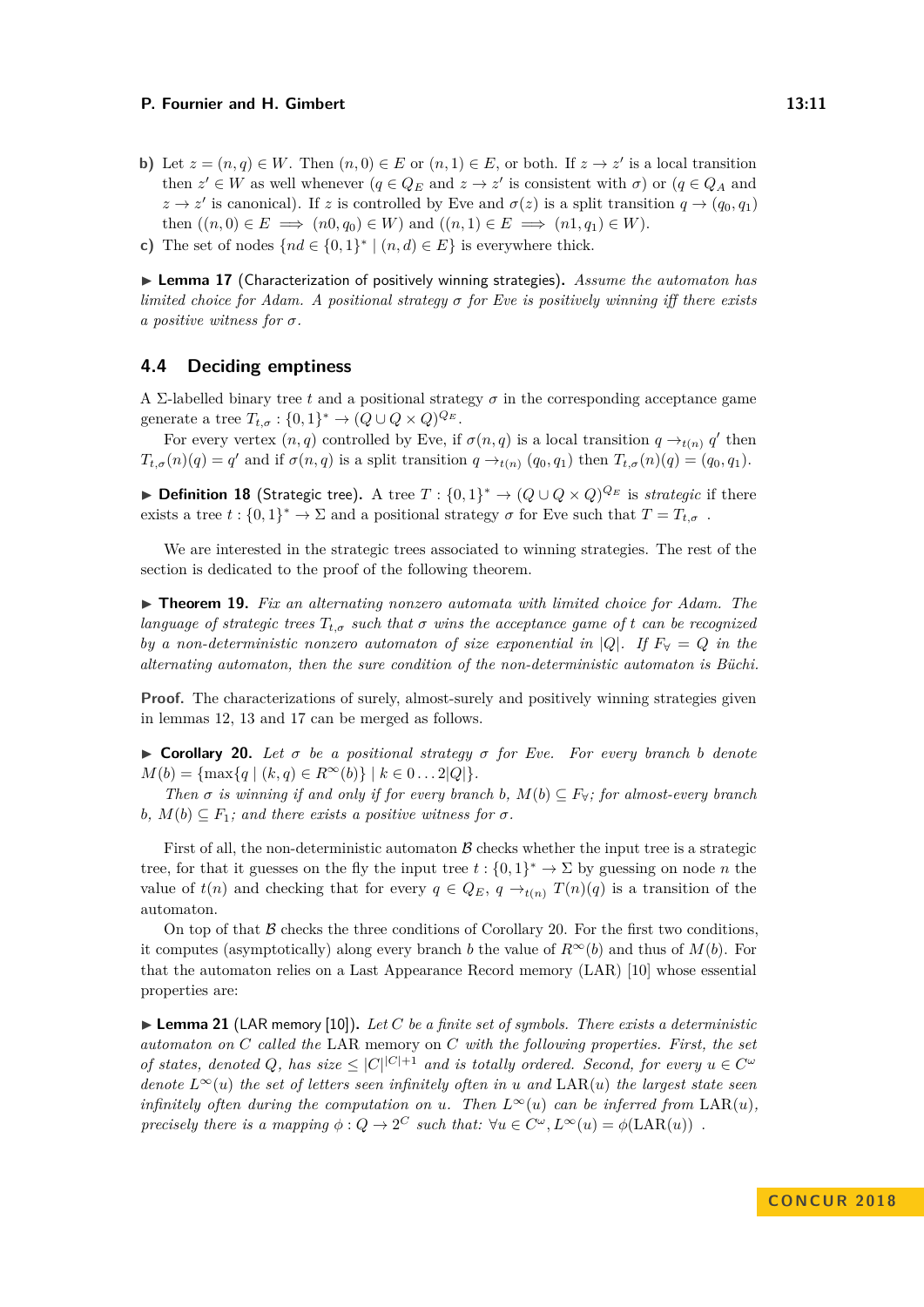### **13:12 Alternating Nonzero Automata**

In order to compute  $R^{\infty}(b)$  along a branch *b*, the non-deterministic automaton B computes deterministically on the fly the  $\sigma$ -index of the current node  $n$ , as defined in Lemma [13,](#page-9-0) and implements a LAR memory on the alphabet  $C = \{0, \ldots, 2|Q|\} \times (Q \cup \{\perp\}).$ 

When visiting node *n*, B injects into the LAR memory all pairs  $(\sigma(q), q)$  such that  $q \in Q$ and  $\sigma(q) \neq \infty$  plus all pairs  $(k, \perp)$  such that  $k \notin \sigma(n)(Q)$ . For every branch *b*, the set  $R^{\infty}(b)$ is equal to all pairs  $(k, q)$  seen infinitely often such that  $(k, \perp)$  is seen only finitely often. Thus, the LAR memory can be used to check the first two conditions of Corollary [20,](#page-10-3) more details are given at the end of the proof.

For now, we describe how the non-deterministic automaton  $\beta$  checks whether there exists a positive witness  $(W, E)$  (Definition [16\)](#page-9-1). Denote by *Z* the set of *σ*-reachable vertices whose state is in  $F_{>0}$ . On node *n* the automaton guesses (resp. computes) the vertices of *W* (resp. *Z*) of the current node and guesses the elements of *E* by storing three sets of states:  $W_n =$  ${q \in Q \mid (n,q) \in W}$ ;  $Z_n = {q \in F_{>0} \mid \sigma(n,q) < \infty}$ ; and  $E_n = {b \in \{0,1\} \mid (n,b) \in E}$ .

Then  $\beta$  checks conditions a), b) and c) in the definition of a positive witness as follows.  $\beta$  checks condition a) in the definition of a positive witness by guessing on the fly for every vertex in  $Z$  a canonical positive  $\sigma$ -play to a vertex which is either transient or in  $W$ . in which case we say the canonical positive play *terminates*.

For that B maintains an ordered list  $P_n$  of states. On the root node,  $P_{\epsilon}$  is  $Z_{\epsilon} \setminus W_{\epsilon}$ . When the automaton performs a transition, it guesses for each state  $q$  in  $P_n$  and direction  $b_q$  a successor *s<sub>q</sub>*, such that  $(nb<sub>q</sub>, s<sub>q</sub>)$  can be reached from  $(q, n)$  by a positive canonical *σ*-play. In direction *b*, every state *q* for which  $b_q \neq b$  is removed from the list, while every state *q* for which  $b_q = b$  is replaced by the corresponding  $s_q$ . Then all states in  $Z_{nb}$  are added at the end of the list. In case of duplicates copies of the same state in the list, only the first copy is kept. In case the head of the list is in *Wnb* or is transient, a Büchi condition is triggered and the head is moved at the back of the list. Finally, all entries of the list which are in  $W_{nb}$  are removed.

This way, condition a) holds iff the Büchi condition is triggered infinitely often on every branch. We discuss below how to integrate this Büchi condition in the sure accepting condition of the automaton.

 $\beta$  checks condition b) in the definition of a positive witness by entering an absorbing error state as soon as

- **1)** there is some local transition  $(n,q) \rightarrow_{t(n)} (n,q')$  such that  $q \in W_n$  and  $(q \in Q_E$  and  $z \to z'$  is consistent with  $\sigma$ ) or  $(q \in Q_A \text{ and } z \to z' \text{ is canonical});$  or
- **2)** there is some  $q \in W_n$  controlled by Eve and  $b \in E_n$  such that  $\sigma(n,q)$  is a split transition  $q \rightarrow_{t(n)} (q_0, q_1)$  but  $q_b \notin W_{nb}$ .

The guessed sets  $W_n$  are bound to satisfy condition 1) and condition 2) is checked by storing a subset of *Q*.

 $\beta$  checks condition c) in the definition of a positive witness by triggering the positive acceptance condition whenever it moves in direction *b* on a node *n* such that  $b \in E_n$ .

The sure and almost-sure acceptance condition are defined as follows. The Büchi condition necessary for checking condition a) in the definition of a positive witness is integrated in the LAR memory, for that we add to the alphabet  $C$  of the LAR memory a new symbol  $\top$ which is injected in the LAR memory whenever the Büchi condition is triggered. The order between states of  $\beta$  is induced by the order of the LAR memory.

This way, according to Lemma [21,](#page-10-4) the largest state seen infinitely often along a branch *b* reveals whether  $\top$  was seen infinitely often, and reveals the value of  $R^{\infty}(b)$  (the set of pairs  $(k, q)$  seen infinitely often such that  $(k, \perp)$  was seen finitely often) hence of  $M(b)$  as well. The state is surely (resp. almost-surely) accepting iff  $\top$  was seen infinitely often and  $M(b) \subseteq F_{\forall}$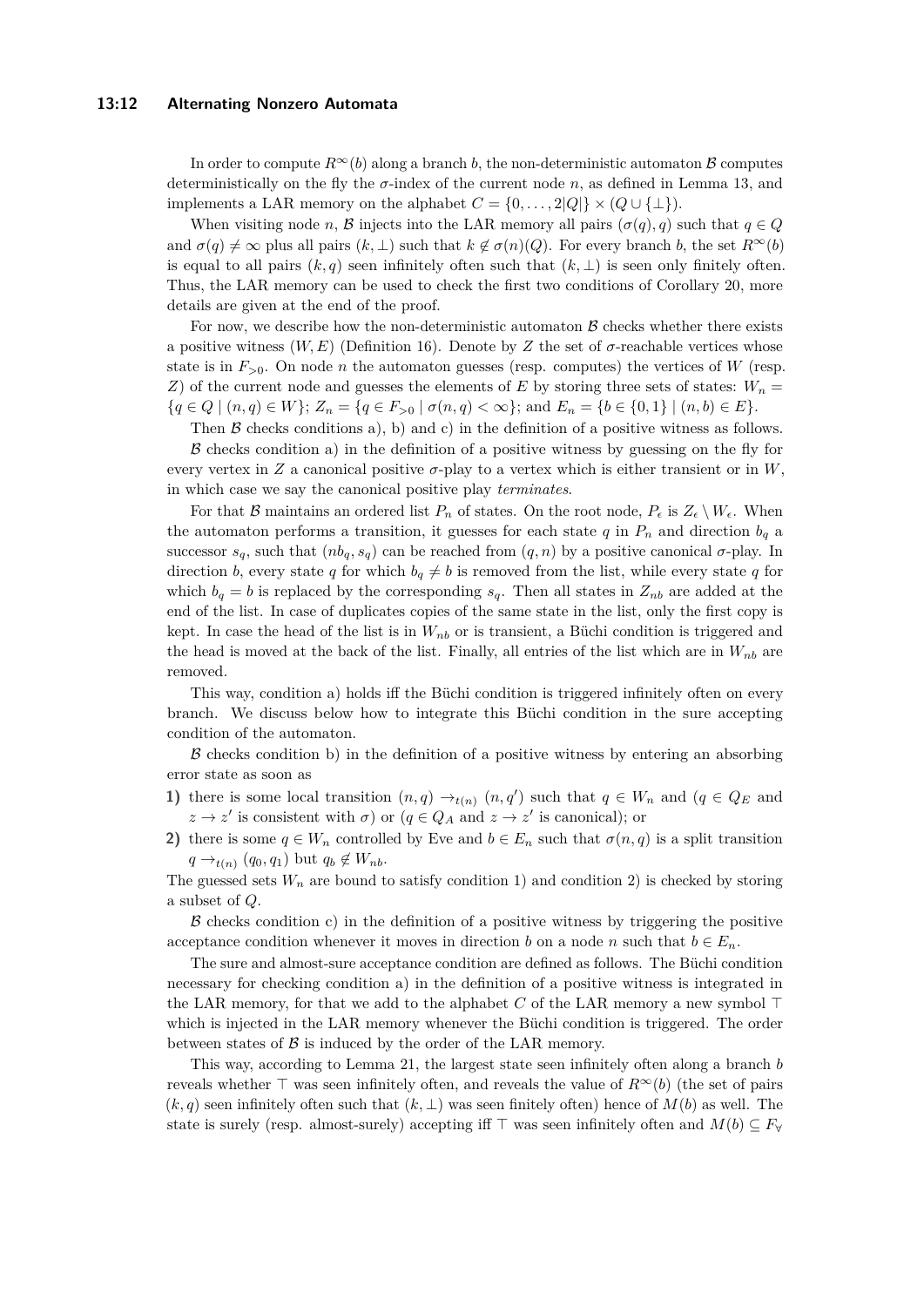(resp.  $M(b) \subseteq F_1$ ). In case  $F_\forall = Q$  in the alternating automaton then the sure condition boils down to the Büchi condition.

According to Corollary [20,](#page-10-3) and by construction of  $\beta$ , the computation of  $\beta$  is accepting iff the input is a strategic tree whose corresponding strategy of Eve is winning.

<span id="page-12-0"></span>► **Theorem 22.** *Emptiness of alternating nonzero automata with limited choice for Adam is decidable in* NEXPTIME∩*co*-NEXPTIME*.* If  $F_\forall = Q$ *, emptiness can be decided in* EXPTIME.

**Proof.** Emptiness of an alternating automaton reduces to the emptiness of a non-deterministic automaton of exponential size. This non-deterministic automaton guesses on-the-fly a tree  $\{0,1\}^* \to (Q \cup Q \times Q)^{Q_E}$  and checks it is a winning strategic tree, using the automaton given by Theorem [19.](#page-10-2) In case the alternating automaton is  $F_{\forall}$ -trivial, the sure condition of the non-deterministic automaton is Büchi (Theorem [19\)](#page-10-2). We conclude with Theorem [3.](#page-5-0)  $\blacktriangleleft$ 

# **5 Satisfiability of**  $\text{CTL}^*[\exists, \forall, \mathbb{P}_{>0}, \mathbb{P}_{=1}]$

Our result on alternating nonzero automata can be applied to decide the satisfiability of the logic CTL<sup>\*</sup>[∃,∀, P<sub>>0</sub>, P<sub>=1</sub>], a generalization of CTL<sup>\*</sup> which integrates both deterministic and probabilistic state quantifiers.

**Markov chains.** The models of CTL<sup>∗</sup> [∃*,* ∀*,* P*>*0*,* P=1] formulas are Markov chains. A Markov chain with alphabet  $\Sigma$  is a tuple  $\mathcal{M} = (S, p, t)$  where *S* is the (countable) set of *states*,  $p: S \to \Delta(S)$  are the *transition probabilities* and  $t: S \to \Sigma$  is the *labelling function*.

For every state  $s \in S$ , there is a unique probability measure denoted  $\mathbb{P}_{\mathcal{M},s}$  on  $S^{\omega}$  such that  $\mathbb{P}_{\mathcal{M},s}(sS^{\omega}) = 1$  and for every sequence  $s_0 \cdots s_n s_{n+1} \in S^*$ ,  $\mathbb{P}_{\mathcal{M},s}(s_0 \cdots s_n s_{n+1} S^{\omega}) =$  $p(s_n, s_{n+1}) \cdot \mathbb{P}_{\mathcal{M},s}(s_0s_1 \cdots s_n S^{\omega})$ . When M is clear from the context this probability measure is simply denoted  $\mathbb{P}_s$ . A *path* in M is a finite or infinite sequence of states  $s_0s_1 \cdots$  such that  $∀n ∈ ℕ, p(s_n, s_{n+1}) > 0$ .. We denote Path<sub>M</sub>(*s*<sub>0</sub>) the set of such paths.

A binary tree  $t: \{0,1\}^* \to \Sigma$  is seen as a specific type of Markov chain, where from every node  $n \in \{0,1\}^*$  there is equal probability  $\frac{1}{2}$  to perform transitions to *n*0 or *n*1.

**Syntax.** For a fixed alphabet  $\Sigma$ , there are two kinds of formula: state formula (typically denoted  $\psi$ ) and path formula (denoted  $\phi$ ), generated by the following grammar:

 $\psi ::= \top \perp a \in \Sigma \mid \psi \wedge \psi \mid \psi \vee \psi \mid \neg \psi \mid \exists \phi \mid \forall \phi \mid \mathbb{P}_{\geq 0}(\phi) \mid \mathbb{P}_{=1}(\phi)$  $\phi ::= ψ | ¬φ | ∅ ∧ φ | ∅ ∨ φ | Xφ | ∅ Uφ | Gφ$ .

**Semantics.** Let  $\mathcal{M} = (S, t, p)$  a Markov chain. We define simultaneously and inductively the satisfaction  $\mathcal{M}, s \models \psi$  of a state formula  $\psi$  by a state  $s \in S$  and the satisfaction  $\mathcal{M}, w \models \phi$ of a path formula  $\phi$  by a path  $w \in \text{Path}_{\mathcal{M}}$ . When M is clear from the context, we simply write  $s \models \psi$  and  $w \models \phi$ .

If a state formula is produced by one of the rules  $\top \perp \perp p \mid \psi \wedge \psi \mid \psi \vee \psi \mid \neg \psi$ , its satisfaction is defined as usual. If  $\phi$  is a path formula and  $\psi \in {\exists \phi, \forall \phi, \mathbb{P}_{>0}(\phi), \mathbb{P}_{=1}(\phi)}$  then

 $s \models \exists \phi$  if  $\exists w \in \text{Path}_{\mathcal{M}}(s), w \models \phi$  $s \models \forall \phi$  if  $\forall w \in \text{Path}_{\mathcal{M}}(s), w \models \phi$  $s \models \mathbb{P}_{\sim b}(\phi)$  if  $\mathbb{P}_{\mathcal{M},s}(w \in \text{Path}_{\mathcal{M}}(s) \mid w \models \phi) \sim b$ .

The satisfaction of a path formula  $\phi$  by an infinite path  $w = s_0 s_1 \cdots \in \text{Path}_{\mathcal{M}}(s_0)$  is defined as follows. If  $\phi$  is produced by one of the rules  $\neg \phi \mid \phi \land \phi \mid \phi \lor \phi$  then its satisfaction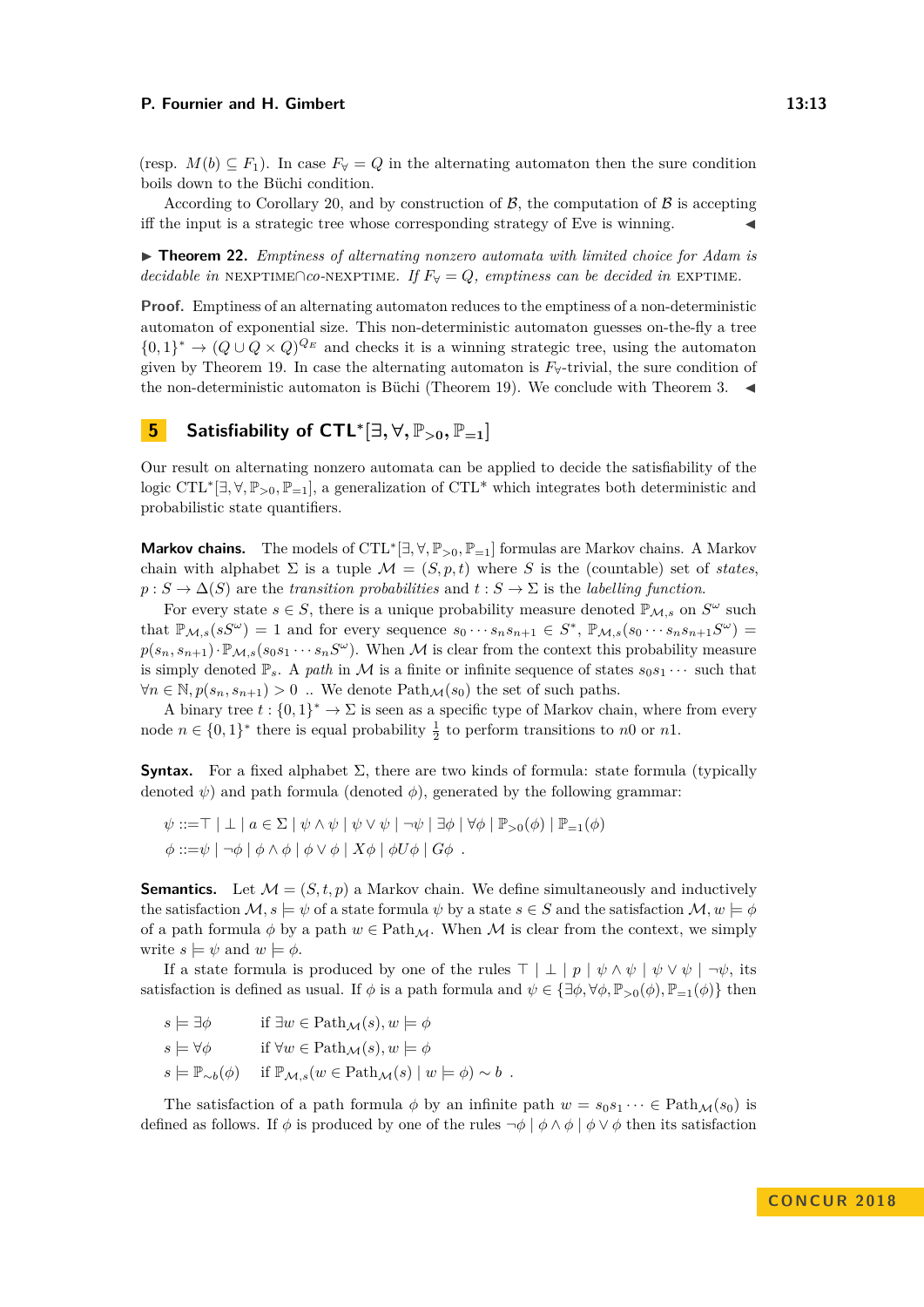### **13:14 Alternating Nonzero Automata**

<span id="page-13-1"></span>

**Figure 1** A model of  $(\forall (G\exists(\top Ua))) \wedge (\mathbb{P}_{>0}(G\neg a)).$ 

is defined as usual. If  $\phi$  is a state formula (rule  $\phi := \psi$ ) then  $w \models \psi$  if  $s_0 \models \psi$ . Otherwise,  $\phi \in \{X\phi', G\phi', \phi_1 U\phi_2\}$  where  $\phi', \phi_1$  and  $\phi_2$  are path formulas. For every integer *k*, we denote  $w[k]$  the path  $s_k s_{k+1} \cdots \in \text{Path}_{\mathcal{M}}(s_k)$ . Then:

| $w \models X\phi'$          | if $w[1] \models \phi'$                                                                               |
|-----------------------------|-------------------------------------------------------------------------------------------------------|
| $w \models G\phi'$          | if $\forall i \in \mathbb{N}, w[i] \models \phi'$                                                     |
| $w \models \phi_1 U \phi_2$ | if $\exists n \in \mathbb{N}, (\forall 0 \leq i < n, w[i] \models \phi_1 \land w[n] \models \phi_2).$ |

The Markov chain given in Figure [1](#page-13-1) satisfies the formula  $(\forall (G\exists (TUa))) \land (\mathbb{P}_{>0}(G\neg a)).$ 

**A formula for PUCE trees.** The language of PUCE trees introduced in Section [3](#page-5-1) can be described by the following  $\mathrm{CTL}^*[\exists, \forall, \mathbb{P}_{>0}, \mathbb{P}_{=1}]$  formula:

$$
\forall G(\mathbb{P}_{>0}(\top U(G\neg a)) \wedge \mathbb{P}_{>0}(\top U(G\neg b))) .
$$

**Variants and fragments.** A formula of CTL<sup>∗</sup> [∃*,* ∀*,* P*>*0*,* P=1] belongs to the fragment CTL if in each of its state subformula  $\psi$  of type  $\exists \phi \mid \forall \phi \mid \mathbb{P}_{>0}(\phi) \mid \mathbb{P}_{=1}(\phi)$  the path formula  $\phi$  has type  $X\psi' \mid \psi' U \psi'' \mid G\psi'$  where  $\psi'$  and  $\psi''$  are state subformulas.

In the variant ECTL, every path formula  $\phi$  is described as the composition of a deterministic Büchi automata on some alphabet  $\{0,1\}^k$  with *k* state subformulas. A path satisfies  $\phi$ if the Büchi automaton accepts the sequence of letters obtained by evaluating the *k* state subformulas on every state along the path. This variant augments both the expressivity and the conciseness of the logic at the cost of a less intuitive syntax. For more details see [\[6\]](#page-15-2).

We are also interested in the fragments where the operators  $\exists$  and  $\forall$  are not used, i.e. the qualitative fragments of the logics pCTL<sup>∗</sup> , pECTL and pCTL.

**Satisfiability problem.** A Markov chain M *satisfies* a formula  $\xi$  at state  $s$ , or equivalently (*M*, *s*) *is a model* of *ξ*, if *M*, *s*  $\models$  *ξ*. We are interested in the problem: **MC-SAT:** given a formula, does it have a model?

This logic is an extension of monadic second-order logic on infinite binary trees with a new probabilistic operator [\[14,](#page-15-3) [15,](#page-15-4) [2\]](#page-14-0). The satisfiability of this logic is reducible to the emptiness problem for nonzero non-deterministic automata [\[2\]](#page-14-0) which is decidable [\[3\]](#page-14-2). Since  $CTL^*[\exists, \forall, \mathbb{P}_{>0}, \mathbb{P}_{=1}]$  is a fragment of TMSO+ZERO, this result implies that the satisfiability of CTL<sup>∗</sup> [∃*,* ∀*,* P*<sup>&</sup>gt;*0*,* P=1] is decidable with non-elementary complexity. The reduction to the emptiness of alternating nonzero automata given in the present paper provides a better complexity bound.

<span id="page-13-0"></span>I **Theorem 23.** *For CTL*<sup>∗</sup> [∃*,* ∀*,* P*<sup>&</sup>gt;*0*,* P=1] *the satisfiability problem is in 3-*nexptime ∩ *co-3-*nexptime*. The following table summarizes complexities of the satisfiability problem for various fragments and variants of*  $CTL^*[\exists, \forall, \mathbb{P}_{>0}, \mathbb{P}_{=1}].$ 

|  |                                                        |                                                    | ECTL                                                                                                   |                                |
|--|--------------------------------------------------------|----------------------------------------------------|--------------------------------------------------------------------------------------------------------|--------------------------------|
|  | $[\exists, \forall, \mathbb{P}_{>0}, \mathbb{P}_{=1}]$ | $\beta$ -NEXPTIME $\bigcap co$ - $\beta$ -NEXPTIME | 2-NEXPTIME $\bigcap co-2$ -NEXPTIME                                                                    | NEXPTIME $\bigcap$ co-NEXPTIME |
|  | $[\mathbb{P}_{>0}, \mathbb{P}_{=1}]$                   |                                                    | 3-EXPTIME [6] (qualitative pCTL*)   2-EXPTIME [6] (qualitative pECTL)   EXPTIME [5] (qualitative pCTL) |                                |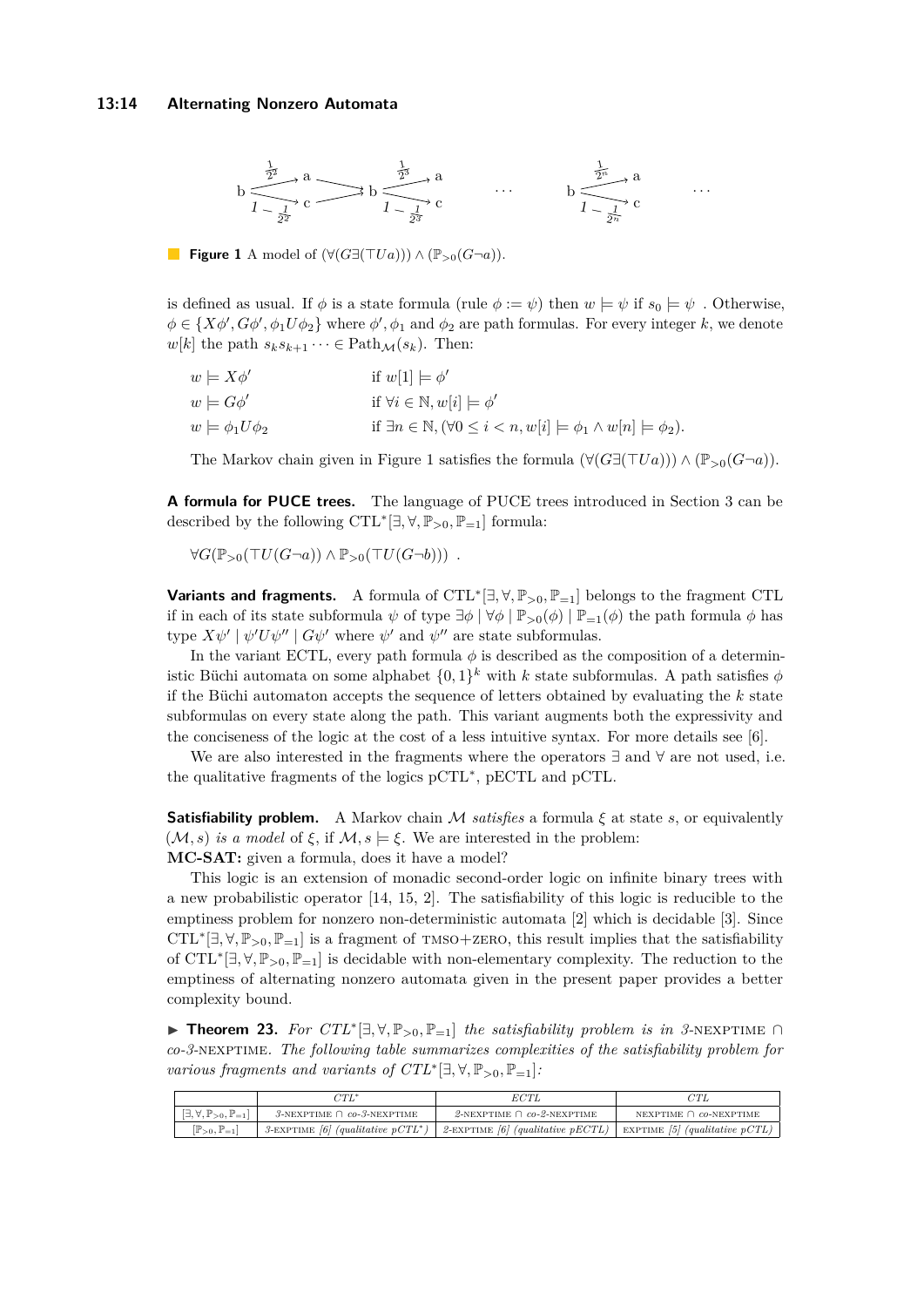According to [\[5,](#page-14-4) [6\]](#page-15-2), the complexities for  $\text{ECTL}[\mathbb{P}_{>0}, \mathbb{P}_{=1}]$  and  $\text{CTL}[\mathbb{P}_{>0}, \mathbb{P}_{=1}]$  are optimal. The first step in the proof of Theorem [23](#page-13-0) is a linear-time reduction from **MC-SAT** to: **BIN-SAT:** given a formula, does it have a model among binary trees?

<span id="page-14-3"></span> $\blacktriangleright$  **Theorem 24.** *Any formula ξ of CTL*<sup>∗</sup>[ $\exists$ ,  $\forall$ ,  $\mathbb{P}_{>0}$ ,  $\mathbb{P}_{=1}$ ] *on alphabet*  $\Sigma$  *can be effectively transformed into a formula*  $\xi'$  *of linear size on alphabet*  $\Sigma \cup \{ \circ \}$  *such that*  $\xi$  *is* **MC-SAT** *iff ξ* 0 *is BIN-SAT. As a consequence, MC-SAT linearly reduces to BIN-SAT. This transformation preserves the fragment*  $CTL^*[\mathbb{P}_{>0}, \mathbb{P}_{=1}]$ *.* 

The second step is a standard translation from logic to alternating automata [\[12\]](#page-15-13).

<span id="page-14-6"></span>I **Lemma 25.** *For every formula ξ of CTL*<sup>∗</sup> [∃*,* ∀*,* P*>*0*,* P=1] *(resp. ECTL*[∃*,* ∀*,* P*>*0*,* P=1]*), there is an alternating automaton* A *with limited choice for Adam whose language is the set of binary trees satisfying the formula at the root. The automaton is effectively computable, of size*  $O(2^{2^{|\xi|}})$  (resp.  $O(2^{|\xi|})$ ). If  $\xi$  is a CTL formula, the size of A is  $O(|\xi|)$ . In case the *formula does not use the*  $\exists$  *and*  $\forall$  *operators, the*  $F_{\forall}$  *condition is trivial i.e.*  $F_{\forall} = Q$ *.* 

**Proof of Theorem [23.](#page-13-0)** All the complexity results are obtained by reduction of **MC-SAT** to the emptiness problem for an alternating nonzero automaton with limited choice for Adam, which is decidable in nexptime∩co-nexptime (Theorem [22\)](#page-12-0). The size of the automaton varies from doubly-exponential to linear size depending on whether the formula is in CTL<sup>\*</sup>, ECTL or CTL (Lemma [25\)](#page-14-6). In case the formula does not use the deterministic operators ∃ and ∀ (i.e. for qualitative pCTL<sup>∗</sup> , pECTL and pCTL) the *F*<sup>∀</sup> condition of the alternating automaton is trivial thus its emptiness is decidable in  $EXPTIME$  (Theorem [22\)](#page-12-0).

# **Conclusion**

We have introduced the class of *alternating nonzero* automata, proved decidability of the emptiness problem for the subclass of automata with limited choice for Adam and obtained as a corollary algorithms for the satisfiability of a temporal logic extending both CTL\* and the qualitative fragment of pCTL\*.

A natural direction for future work is to find more general classes of alternating nonzero automata with a decidable emptiness problem, which requires some more insight on the properties of the acceptance games, in particular the existence of positional strategies in the acceptance game.

#### **References**

- <span id="page-14-1"></span>**1** Christel Baier, Marcus Größer, and Nathalie Bertrand. Probabilistic *ω*-automata. *J. ACM*, 59(1):1, 2012.
- <span id="page-14-0"></span>**2** Mikołaj Bojańczyk. Thin MSO with a probabilistic path quantifier. In *43rd International Colloquium on Automata, Languages, and Programming, ICALP 2016, July 11-15, 2016, Rome, Italy*, pages 96:1–96:13, 2016.
- <span id="page-14-2"></span>**3** Mikołaj Bojańczyk, Hugo Gimbert, and Edon Kelmendi. Emptiness of zero automata is decidable. *CoRR*, abs/1702.06858, 2017. URL: <http://arxiv.org/abs/1702.06858>.
- <span id="page-14-5"></span>**4** Mikołaj Bojańczyk, Hugo Gimbert, and Edon Kelmendi. Emptiness of zero automata is decidable. In *44th International Colloquium on Automata, Languages, and Programming, ICALP 2017, July 10-14, 2017, Warsaw, Poland*, pages 106:1–106:13, 2017.
- <span id="page-14-4"></span>**5** Tomás; Brázdil, Vojtech Forejt, Jan Kretínský, and Antonín Kucera. The satisfiability problem for probabilistic CTL. In *Proc. of LICS*, pages 391–402, 2008.